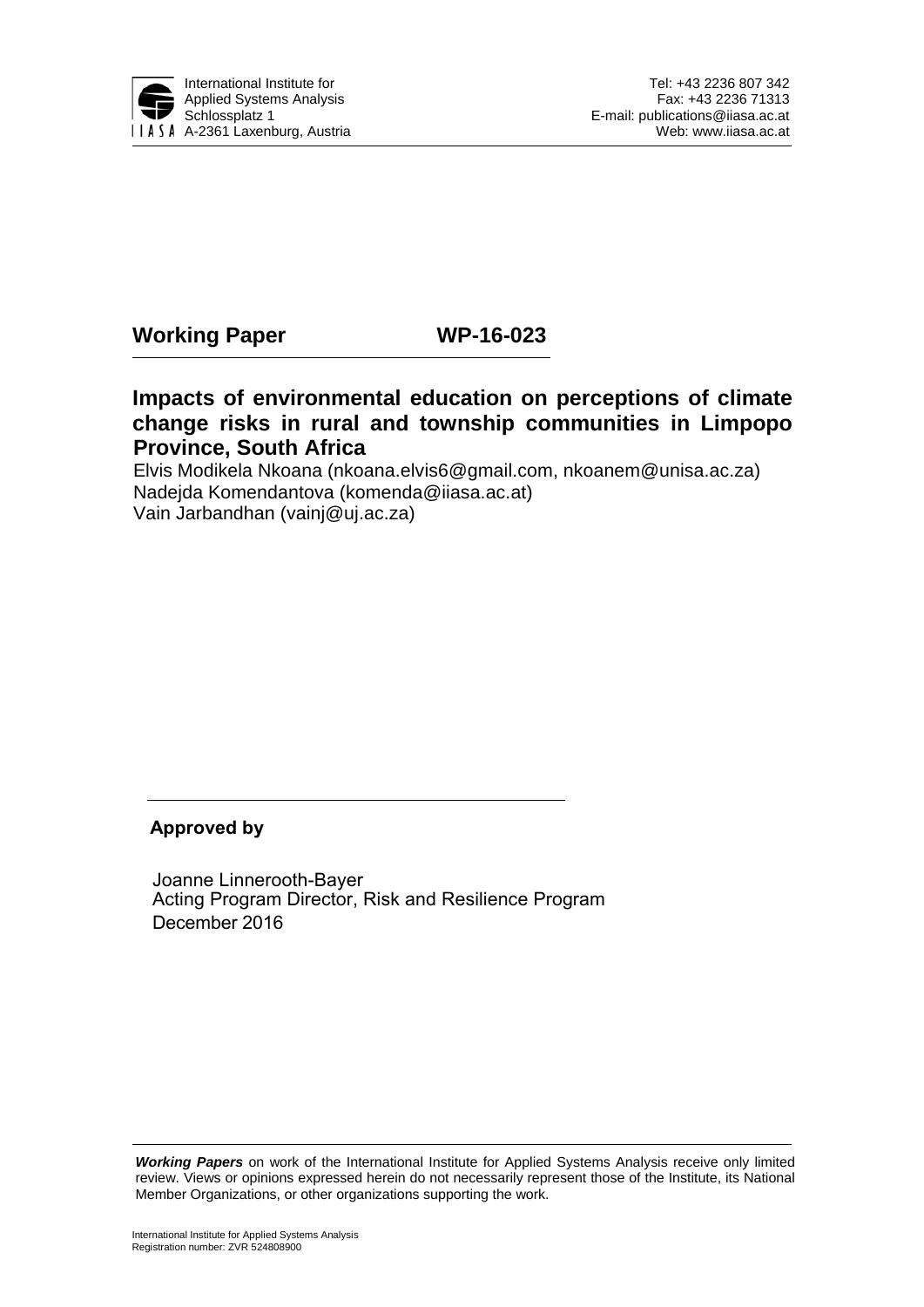## **Abstract**

Climate change impacts are affecting communities in the Limpopo Province, South Africa. However, only limited evidence exists about awareness level of local communities about climate change impacts. In this paper we investigate influence of environmental education programs, currently being implemented by different NGOs, on the level of awareness about climate change impacts among young people in two communities of the Limpopo province. We collect empirical data during two focus groups discussions in a rural and a township community in the Limpopo province. During these focus group discussions we apply different participation tools to facilitate the discussion and to collect the participants' views.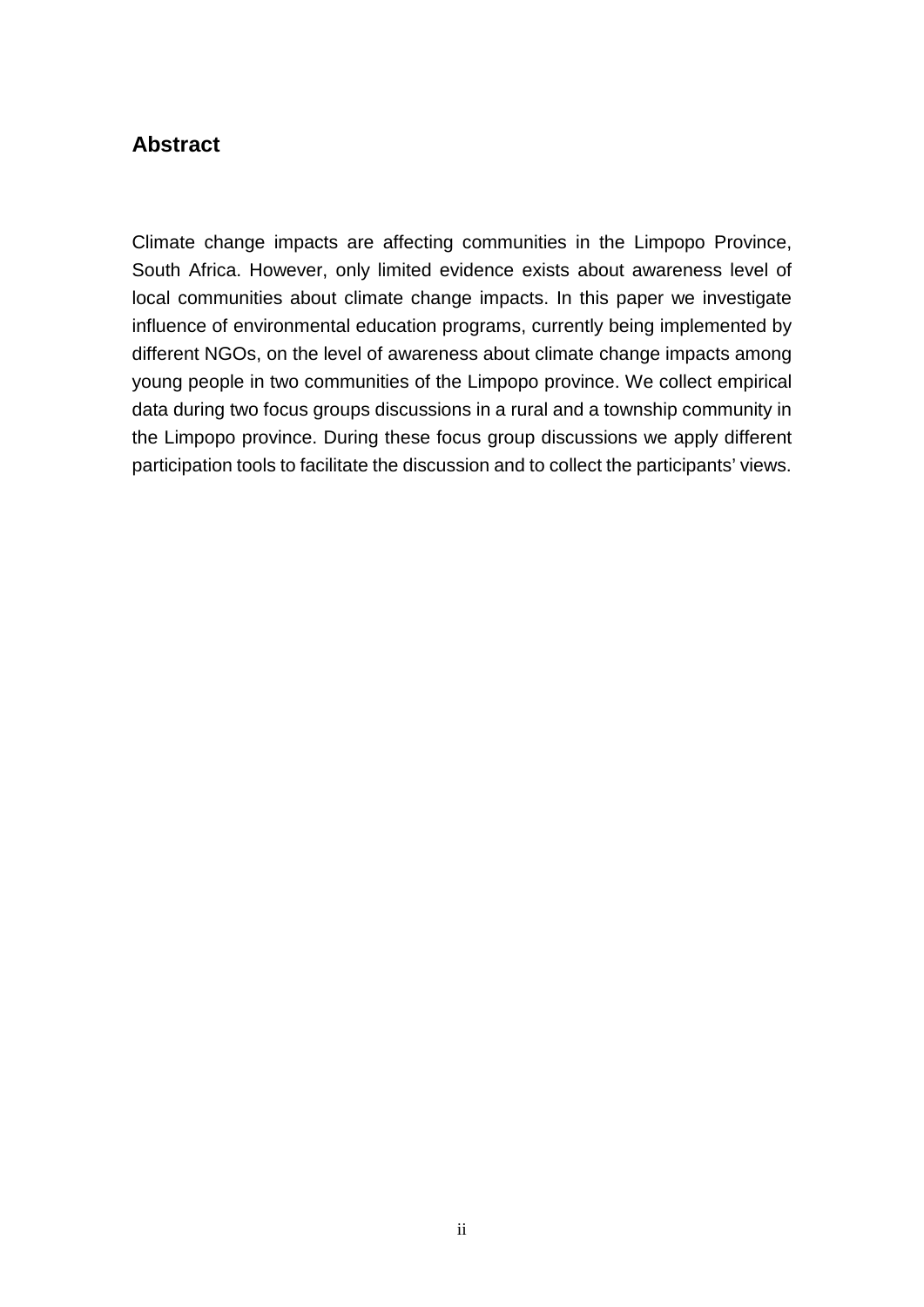## **Acknowledgments**

We would like to take the opportunity of thanking the following individuals and institutions that have assisted us in completing this research: the participants and staff of the J.H. Moloto Secondary School in the RALEMA Village and the Pulamadibogo Primary School in the MANKWENG Township, Limpopo Province; VLIR-OUS (an organization that supports partnerships between universities and university colleges in Belgium and the African countries) and the University of Limpopo for funding the data collection through Dr Christopher Burman's office; Mr Marota Aphane, Ms Bontle Kgopa, and Mr Magagane Mamolotje, Mr Zacharia Mogashoa for their assistance with focus group discussions and workshop facilitation; the Southern African Young Scientists Summer Program (SA-YSSP) hosted by the University of the Free State (UFS), the National Research Foundation (NRF), the Department of Science and Technology (DST), and the International Institute for Applied Systems Analysis (IIASA) for providing a conducive environment for authoring this paper; and the National Research Foundation (NRF) award under the 'Free-Standing Scholarship for Doctoral Studies Abroad'.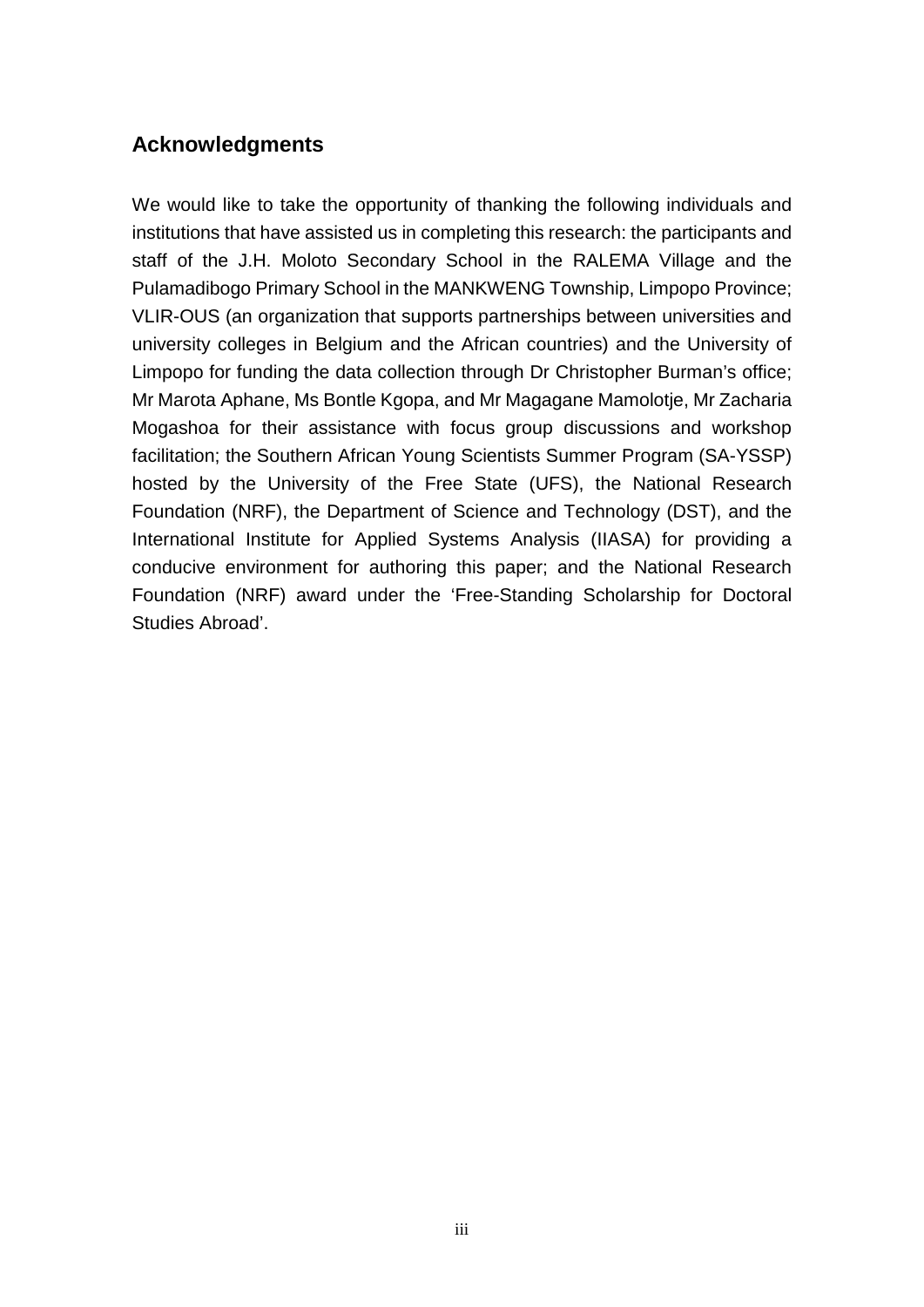## **About the Authors**

Mr Elvis Modikela Nkoana is a former student leader who completed his undergraduate and postgraduate studies in South Africa and Europe. He is currently pursuing doctoral studies in the Antwerp University in Belgium. His doctorate is focused on participation components of climate change adaptation tools as they are applied in sub-Saharan African communities. His other research interests include systems analysis methodologies, particularly the application of multi criteria analysis techniques on stakeholder views and opinions on utility scale renewable energy deployment in South Africa. He participated in the South Africa Young Scientists Summer Program (SA-YSSP) hosted by International Institute for Applied Systems Analysis (IIASA), the National Research Foundation (NRF), Department of Science and Technology (DST), University of the Free State, and the Stellenbosch University. Mr Nkoana is employed as a lecturer by the University of South Africa in Pretoria.

Dr Nadejda Komendantova is a coordinator of the research theme "Governance in transition" within the Risk and Resilience Program. Her research interests include participatory and multi-risk governance of climate change mitigation and adaptation, based on the understanding of views and risk perceptions of involved stakeholders, of governance structures, market and civil society as well as social institutions and political processes towards more adaptive and inclusive governance approach, which is central to the science-policy interface.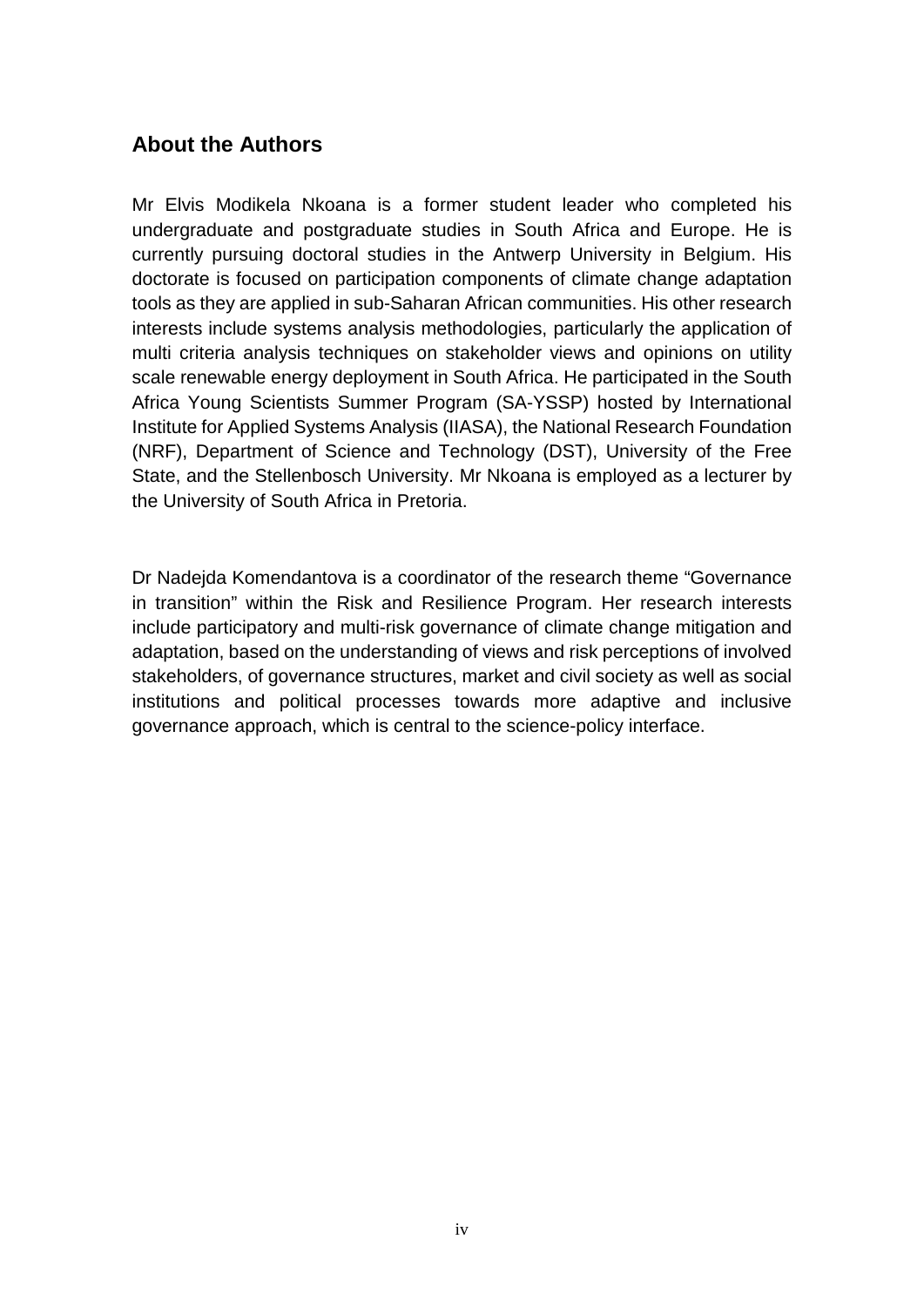## **1 Introduction**

Climate change is one of the biggest challenges of the 21st century (IPCC, 2014). Climate change impacts threaten the resilience of natural, economic, political, and social systems. Recognizing this challenge, several countries adopted climate change mitigation and adaptation targets and measures for their implementation. Human-decision making processes, including awareness about climate change impacts, are essential for implementation of these measures. Awareness about climate change impacts is also a critical determinant of human response and adaptation, as communities first have to be aware about the impacts of climate change to be able to adapt. The level of awareness influences communities' ability to adapt to climate change. The lack of climate change awareness can lead to complacency increasing people's vulnerability to climate change and climate variability in the near and far future.

Environmental education is an important tool to raise communities' awareness about climate change. Currently, the South African government and NGOs are implementing several environmental education programmes, most of them are focused on persistent problems of droughts and flooding. However, despite popularity of these programmes, only few studies in South Africa investigate the relationship between environmental education and awareness about climate change impacts. Only few studies exist with the focus on the Limpopo river region. These studies show that inhabitants of the region lack awareness of climate change impacts posed by flooding from the Limpopo river (Maponya et al., 2003; Patt and Schroeter 2008). In our paper we investigate if and how environmental programs implemented in two communities, rural and township, influenced the level of awareness about climate change impacts. We collect our data during focus group discussions and with the help of implementation of participatory tools among students.

Therefore, the major research question of this work is about how environmental education impacts the level of awareness about climate change impacts among inhabitants of the Limpopo province.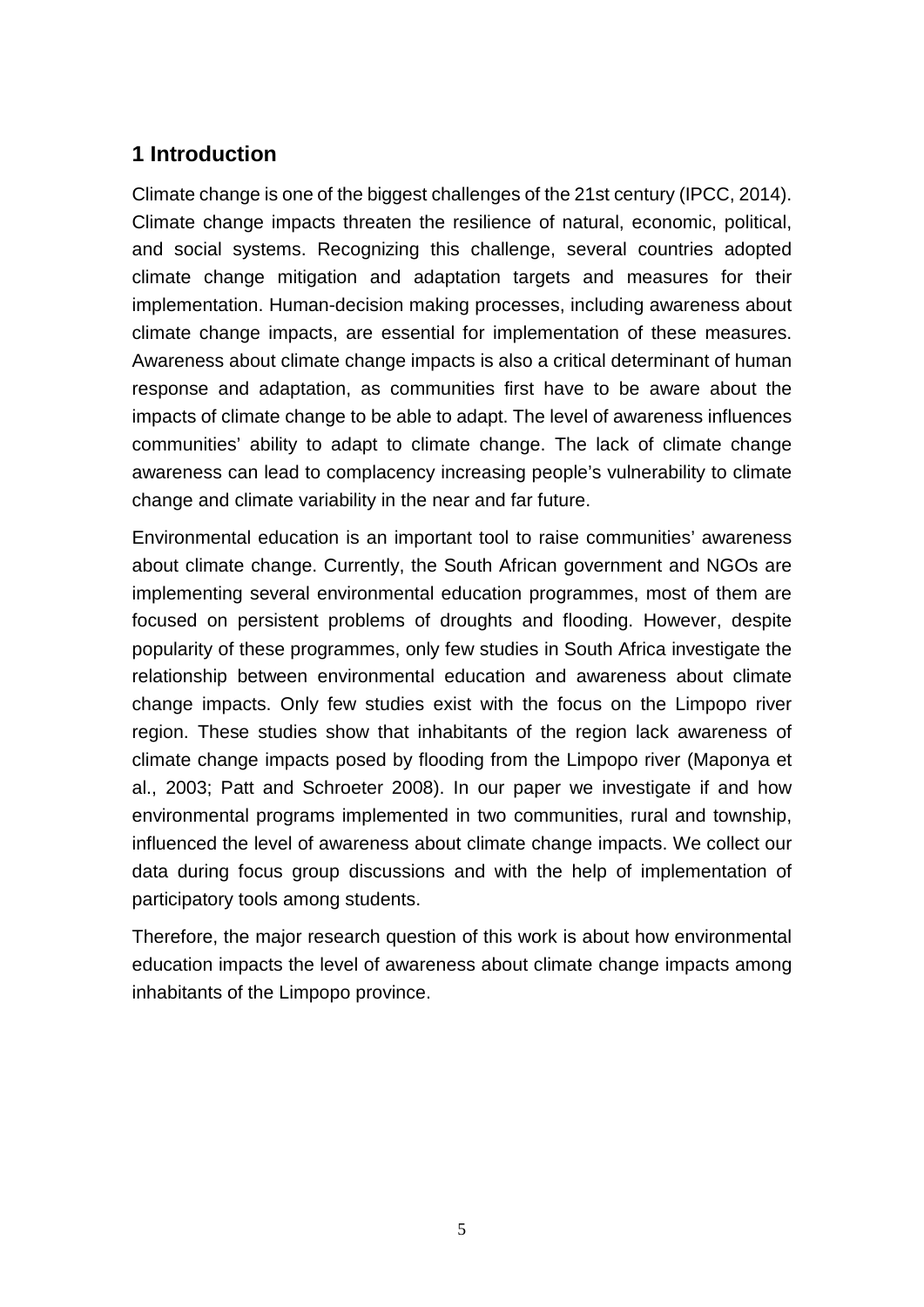# **2 Background**

## **2.1. Environmental education and level of awareness about climate change impacts**

Climate change awareness is a precursor of climate change adaptation and local communities should be aware of climate change in order to adapt to it (Adger et al., 2008). However, local communities' priorities in the Limpopo province are livelihoods activities and not climate change adaptation (van Aalst et al., 2008). Everyday struggles coupled with 'silent' hazards such as occasional flash floods and surreptitious droughts can create an environmental of complacency towards climate change adaptation.

The level of awareness about climate change impacts is influenced by psychological (socio-cognitive factors, heuristics and biases), social (socioeconomic, socio-physical, demographic, and economic factors), moral (individual and societal values), institutional (trust of public opinion and risk communication), and cultural (religious beliefs and local customs) factors (Adger et al. 2008; Dessai et al. 2004; Grothmann & Patt 2005; Frank et al. 2005; Patt & Schoter 2008; Wiid & Ziervogel 2012; Marx et al. 2007, Perry et al. 2008; Paton et al. 2008; Gaillard 2008; and Schumuck 2000).

All these factors grouped into internal and external factors. The internal factors include values (trust of public opinion), beliefs (myths), experience (personal and/or vicarious), and knowledge (local knowledge and/or scientific data) about climate change and variability (Dessai et al., 2004). External factors can be institutional and societal factors (Komendantova et al. 2012; Scolobig et al., 2014). Often these factors are identified in technical and experts reports and shape individual, organizational and societal level of awareness about climate change impacts through risk communication processes (table 1).

|                                       | <b>Factors</b>                                                       |                               |                                                                                                                                 |  |
|---------------------------------------|----------------------------------------------------------------------|-------------------------------|---------------------------------------------------------------------------------------------------------------------------------|--|
|                                       | <b>References</b>                                                    |                               |                                                                                                                                 |  |
| Psychological<br>(Dessai et al. 2004) | Socio-cognitive<br>(Personal/Vicarious<br>experience &<br>Behaviour) | <b>Heuristics</b>             | Marx et al. 2007; Grothmann &<br>Patt 2005; Patt and Schoter<br>2008; Frank et al. 2005; Wiid &<br>Ziervogel 2012; Adger et al. |  |
|                                       |                                                                      | <b>Biases</b>                 | 2008; Paton et al. 2008; Paton<br>2001                                                                                          |  |
|                                       | Knowledge                                                            | Local Knowledge               | Adger et al. 2008                                                                                                               |  |
|                                       |                                                                      | Scientific Knowledge          |                                                                                                                                 |  |
| Social (Dessai et al.<br>2004)        | Socio-economic                                                       | Household structure           | Frank et al. 2010; Grothmann &<br>Patt 2005                                                                                     |  |
|                                       | Economic                                                             | Private property<br>ownership | Grothmann & Patt, 2005; Perry<br>& Lindell 2008                                                                                 |  |

`Table 1: Factors influencing level of awareness about climate change impacts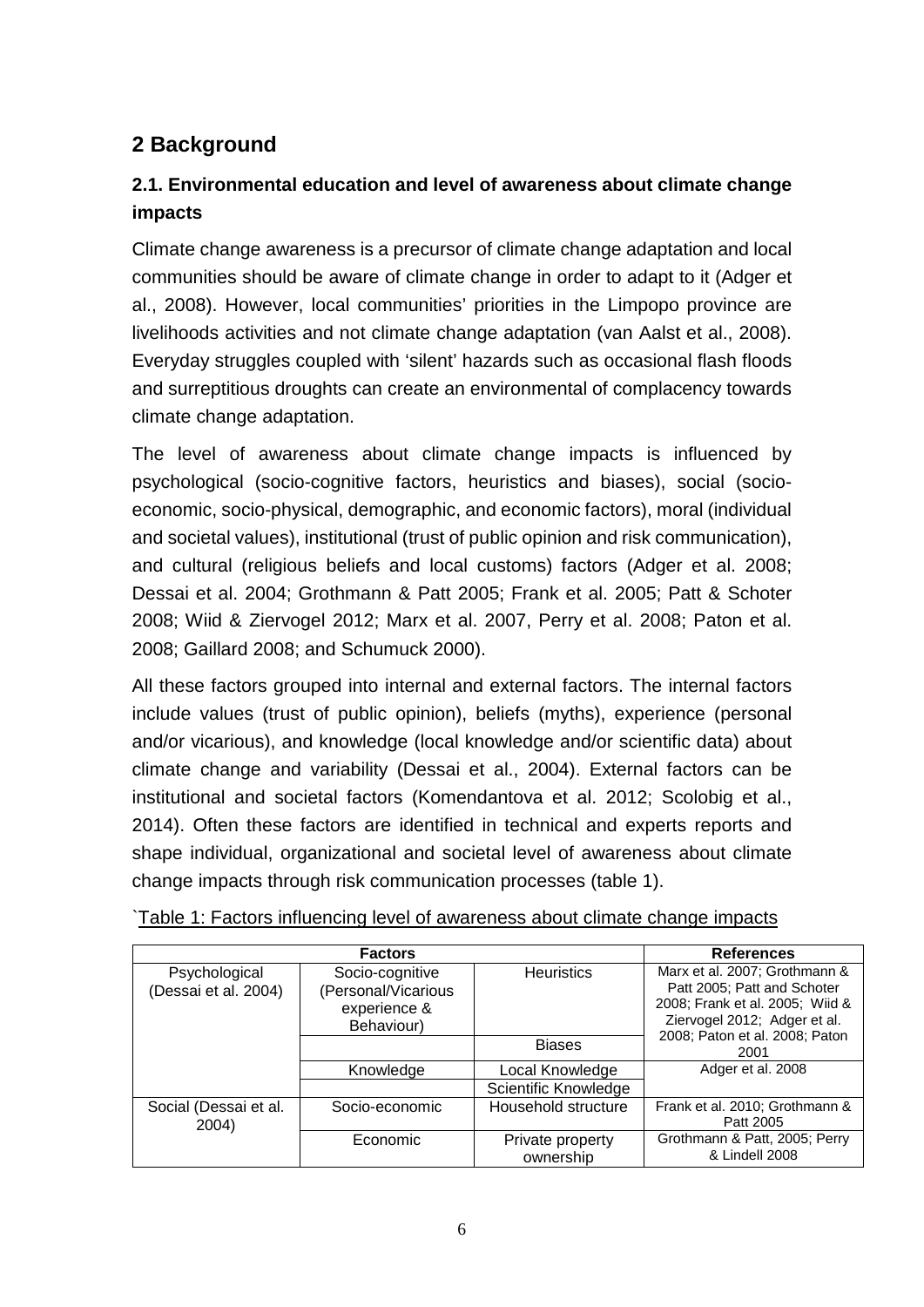|                                       | Socio-physical    | Hazard environment<br>(hazard proximity,<br>frequency,<br>magnitude)                        | Perry & Lindell 2008; Paton et<br>al. 2008; Gaillard 2008; Adger et<br>al. 2008; Frank et al. 2010;<br>Grothmann & Patt, 2005; Wiid &<br>Ziervogel 2012 |
|---------------------------------------|-------------------|---------------------------------------------------------------------------------------------|---------------------------------------------------------------------------------------------------------------------------------------------------------|
|                                       | Demographic       | Age, Gender,<br>Household structure,<br><b>Education level</b>                              | Frank et al. 2010                                                                                                                                       |
| Moral (Dessai et al.<br>2004)         | Values            | Culture (hierarchical,<br>individualistic,<br>egalitarian, fatalism,<br>& hermitic)         | Wiid & Ziervogel 2012;<br>Leiserowitz, 2006; Weber<br>and Hsee, 1998; Weber 2006                                                                        |
| Institutional (Dessai<br>et al. 2004) | Trust deficit     | Trust of public opinion                                                                     | Wiid & Ziervogel 2012; Paton et<br>al. 2008                                                                                                             |
|                                       | Participation     | Community<br>participation in risk<br>management                                            | Paton et al. 2008; Grothmann &<br>Patt 2005; Gaillard 2008; Paton<br>et al. 2008                                                                        |
|                                       | Risk management   | Risk communication<br>(information)                                                         | Perry & Lindell 2008; Grothmann<br>& Patt, 2005: 209; Paton et al.<br>2008                                                                              |
| Cultural (Dessai et al.<br>2004)      | Religious beliefs | Natural disasters are<br>acts of gods and<br>ancestors                                      | Schumuck 2000: Grothmann &<br>Patt 2005, Gaillard 2008                                                                                                  |
|                                       | Local customs     | Environmental cues<br>or signs used for<br>traditional predictions<br>and climate forecasts | Marx et al. 2007                                                                                                                                        |

The level of awareness about climate change impacts can be also influenced by public education, which can play an important role in risk perception amplification in the absence of personal (direct) experience (Paton et al. 2008; Sharma et al., 2013; Striessnig et al., 2013). Education can be formal, non-formal, and informal. Formal education refers to "purposive and structural learning leading to recognized certificates and diplomas". Non-formal education means "any educational activity taking place outside the formal 'education' system". Informal education is "unplanned learning that goes on in daily life" (Sharma et al., 2013).

Studies on climate change impacts have increased attention to the need of environmental education as an important factor in determining the coping and adaptive capacity. Evidence exists that "formal education is negatively correlated with deaths or other forms of loss from disasters and the correlation seems to be particularly strong for developing countries" (Sharma et al., 2013). This is mainly due to poor access and low quality of formal education in rural areas of developing countries. More evidence suggests that formal education leads to the adoption of improved strategies for coping with and adaptation to climate change in the agricultural sector, which is the economic mainstay of most rural communities in developing countries. Therefore, "farmers with higher levels of education are more likely to better adapt to climate change" (Sharma et al. 2013).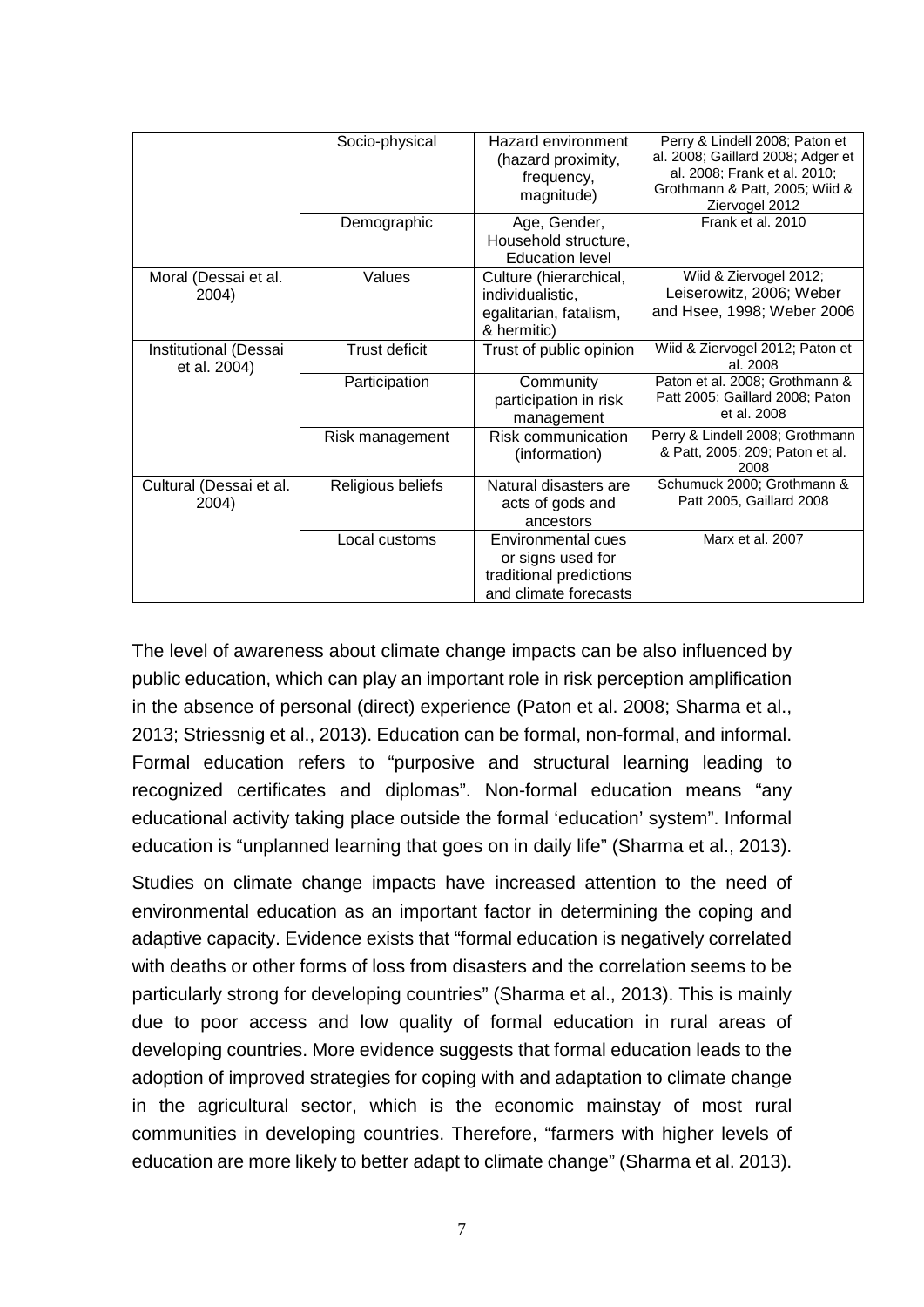For example, in their study, Maponya et al. (2013) report that there is a direct correlation between educational level and climate change awareness amongst farmers in Limpopo Province.

In contrary, better education does not necessarily correlate with reduced vulnerability and greater adaptation. Sharma et al., (2013) indicate that this contradiction stems from different methodological approaches to studying the correlation of formal education and climate change adaptation and, particularly, response to natural hazards early warming messages. However, there is a positive, albeit little, correlation between formal education and climate change adaptation, including the level of awareness about climate change impacts. In fact, Sharma et al., (2013) indicate that higher educated community members do understand better early warming messages but they might not necessarily evacuate in a cyclone situation due to the "false sense of safety" from better housing quality.

Both non-formal and informal education finds expression through traditional knowledge systems. Traditional knowledge plays a crucial role in climate change awareness among rural communities of developing countries, because, rural communities possess traditional knowledge that is hazard-specific, gained from non-formal sources. For example, Sharma et al. (2013) observed traditional knowledge (using environmental cues) of fishermen who could predict cyclones before they occurred with remarkable accuracy. Local residents possessed traditional knowledge how to cope and adapte to climate change and climate variability (cyclone extremes). Their level of awareness was higher than of people with formal education. Traditional knowledge plays an important role in rural areas of developing countries and might lead to better decision-making outcomes regarding climate change adaptation, disaster risk reduction, and early warmingresponse and evacuation.

#### **2.2. Environmental education program in the Limpopo province**

The subjects of our study are two communities in the Limpopo province and the object is impacts of eco-schools environmental education program on the level of awareness about climate change impacts. The Eco-Schools Programme is an international programme of the Foundation for Environmental Education (FEE) and is active in 54 countries around the world. The South African chapter of the Eco-Schools programme was initiated in 2003 with the Wildlife and Environment Society of South Africa (WESSA) as the implementing agent (WESSA, 2014).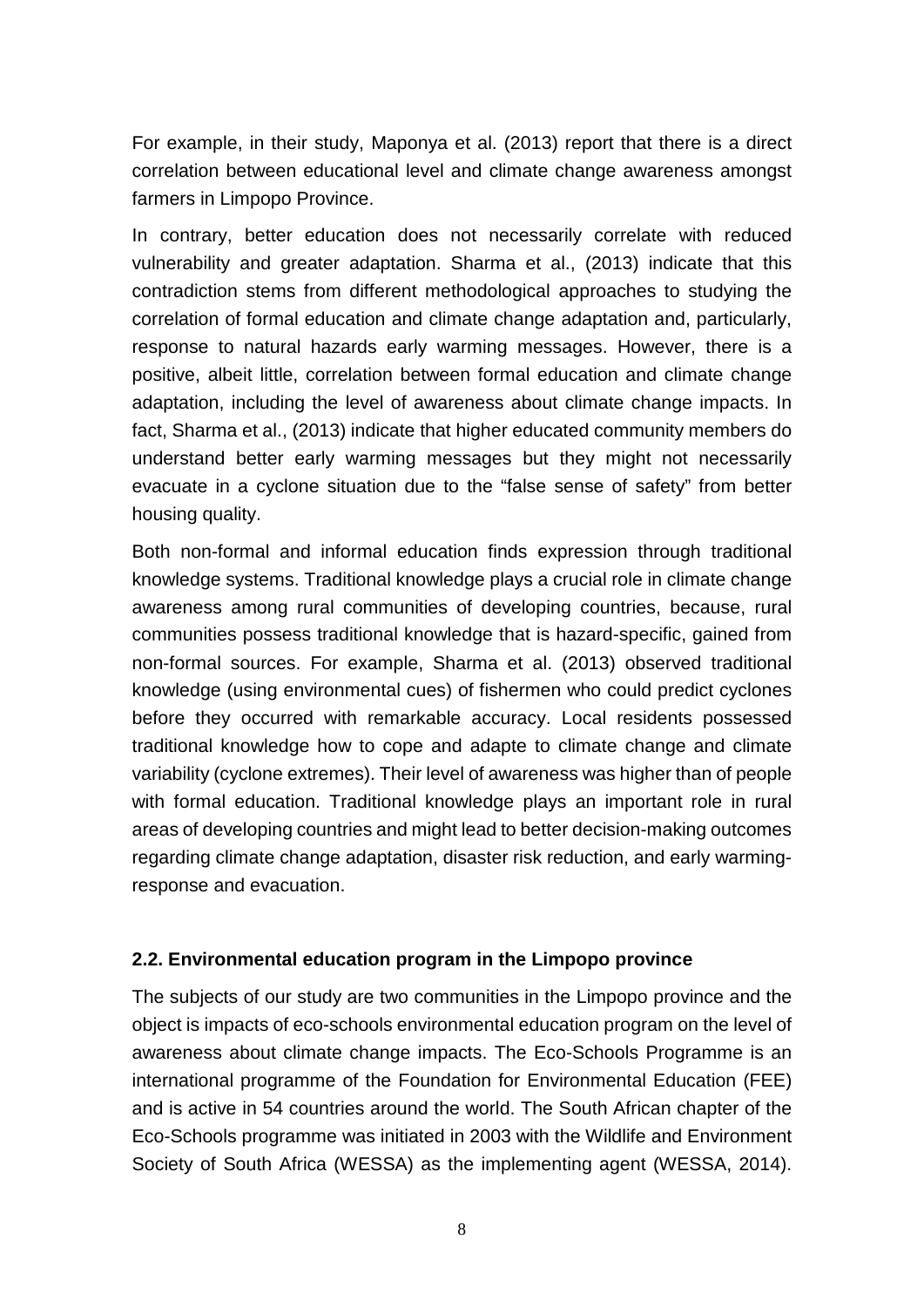Eco-schools programme is aimed at creating awareness and action around environmental sustainability in schools and their surrounding communities as well as supporting ESD (Education for Sustainable Development) in the national curriculum. There are over 1,200 schools which implements this programme. The themes of the programme include: Water, Waste, Energy, Nature and Biodiversity, Lifestyle and Healthy living, Transportation, Climate change, and the Local agenda XXI (Foundation for Environmental Education, 2014)

The two cases of this study are RALEMA Villages and Mankweng Township situated in the Polokwane region of Limpopo Province, South Africa. Polokwane region shares its name with Polokwane city, which is the largest metropolitan area in the Limpopo Province, and a major economic center. The Polokwane region serves as a corridor to neighboring countries such as Botswana, Zimbabwe, Mozambique and Swaziland. It has a very high unemployment rate of 32%, thee youth unemployment is 42%. The biggest part of population are black Africans (93%) with 41% of them being in the age between 15 and 24. The significant share of population (43%) is agricultural households (Statistics of South Africa, 2012).



Figure 1: Limpopo Province with Polokwane region highlighted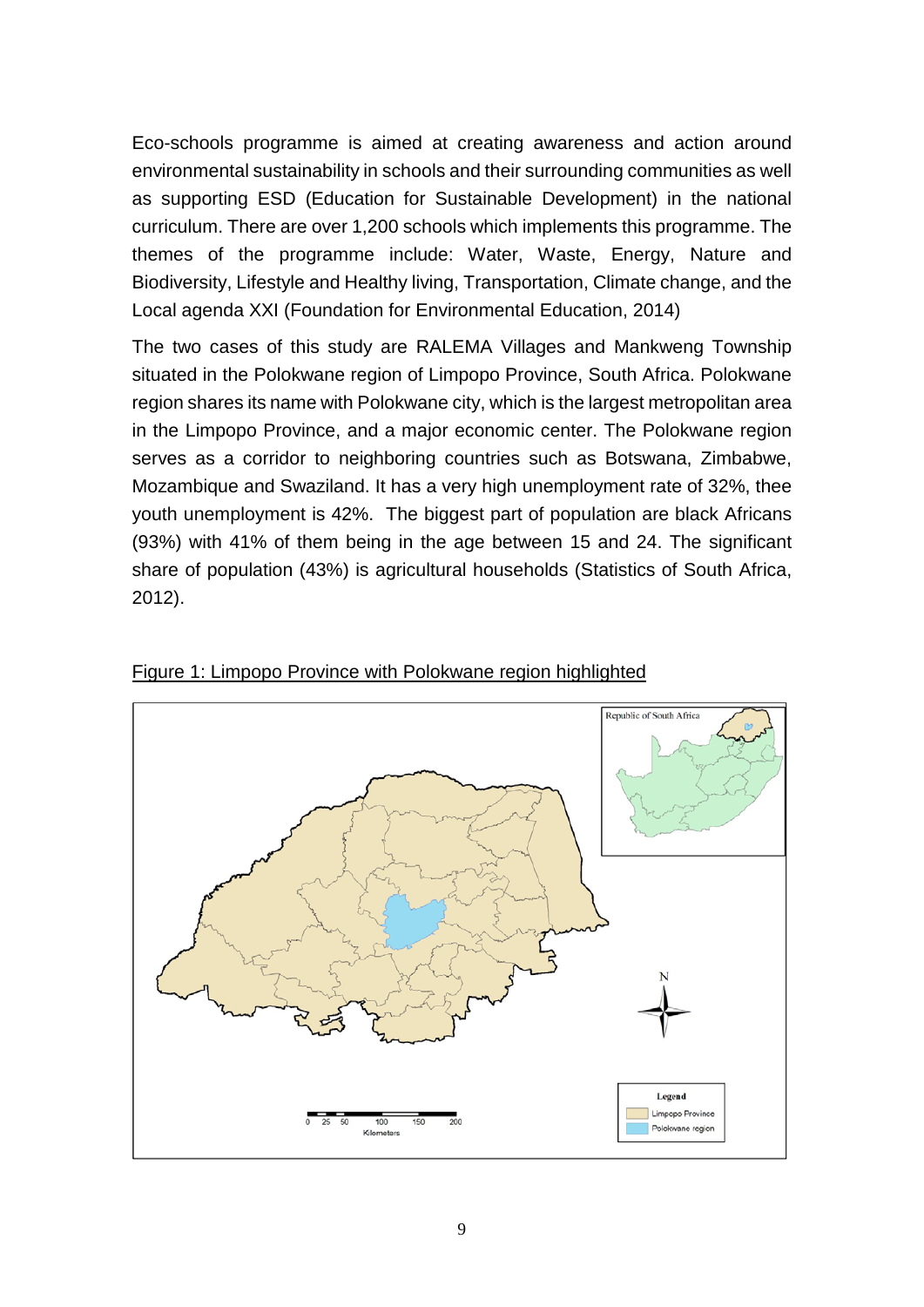Source: Researcher's own using SANSA Fundisa data.

*The RALEMA* (RAmphele, LEgodi, and MAbotsa) village forms part of the Moletjie chieftaincy. Moletjie chieftaincy is a region constituted by various villages divided between Polokwane and Aganang local municipalities. Moletjie occupies an area to the North-West of Polokwane city. Moletjie region is predominantly rural and subsistence agriculture is common. Moletjie residents commute to Polokwane city for work, leisure, and shopping. Residents of these villages are entirely dependent on urban infrastructure for work, leisure and household errands. Elderly residents cultivate maize, water melons, pumpkins, sugar beans, and sorghum in their backyards and in the veld. Moletjie water supply is erratic and unreliable and most household might not afford boreholes (Polokwane Municipality, 2014; Statistics of South Africa, 2012).

*The Mankweng region* is located 30 kilometers East of the Polokwane city. The University of Limpopo, major shopping areas, commercial banks, a major hospital, and two churches form core economic activities of the Mankweng region. The Polokwane municipality planners regard Mankweng region as a provincial economic growth node alongside mining towns and the provincial capital city. The Mankweng region is a township area with formal dwellings, major road networks, a decent water supply, and high-density dwellings. Availability of economic infrastructure means that Mankweng residents are independent of Polokwane city for work, leisure, and shopping. Mankweng residents do not engage in subsistence farming due to unavailability of land.

#### **3. Methodology**

A collective case study approach was chosen for this study. Case study research involves the study of an issue explored through one or more cases within a bounded system (i.e., a setting, a context). Cases studies can be intrinsic, instrumental, or collective (Approaches, 2006; Baxter, 2008). A collective case study approach was relevant in order to compare or contrast recipients of environmental education with those that did not receive it. These two groups also reside in different socio-economic and cultural conditions (i.e. village and township settings).

Indeed, statistical analysis is often applied to studies with similar subject. However, we apply here the qualitative methods of case study analysis in accordance to definition developed by Yin (2009). We also argue that case study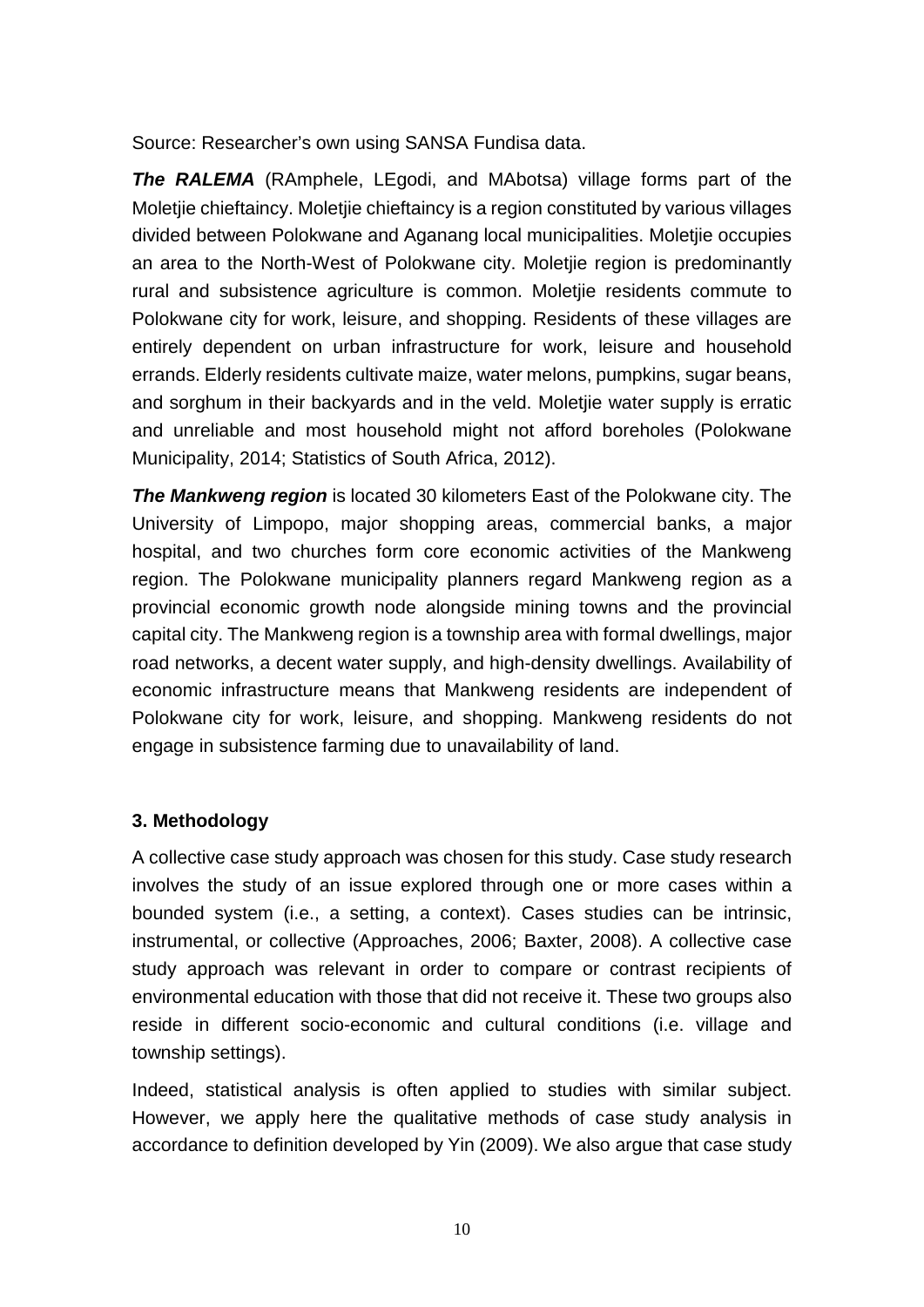allows holistic analysis of events, decisions, projects, policies, institutions, or other systems (Thomas, 2011). That is why the method is gaining popularity recently when testing hypotheses and researching questions which are difficult to answer with existing statistical methods. As opposed to quantitative methods of research, which are often used for statistical analysis, cases are selected based on information-oriented sampling. We argue here that a case study approach can create additional benefits through detailed and more in-depth evaluation of the case. This research method also allows in-depth examination of a subject of study and its related contextual conditions.

In RALEMA villages we selected eleven (11) students from the Josephate Hendrik Moloto secondary school to form a focus group. The students belong to the BaPedi ethnic group and are 13-15 years old. They were in Grade Eight (8) which is the first year of secondary school. We choose four (4) 'average' achievers, four (4) 'top' achievers, three (3) 'bottom' achievers. They were five (5) male learners and six (6) female learners. Three (3) students resides in RAmphele village, four (4) students came from LEgodi village, and four (4) from MAbotsa village. These are three (3) areas of RALEMA villages. All selected students have never participated in environmental education initiatives.

In the Mankweng region we selected the zone A as a case study, which includes The University of Limpopo, Mankweng shopping complex, and Mankweng hospital and the Pula-Madibogo primary school. We selected twelve (12) students from the Pula-Madibogo primary school to form a focus group. The students also belong to the BaPedi ethnic group and are 13015 years old. They were in Grade Seven (7) which is the last year of primary school. We choose four (4) 'average' achievers, four (4) 'top' achievers, four (4) 'bottom' achievers. They were six (6) male students and six (6) female students. All the students resided in the Mankweng area. These students participated in environmental education initiative through the Eco-schools programme that completed projects at their school.

To collect empirical data on the level of awareness we conducted focus group discussions with selected students in both communities. Focus group is a qualitative research method where a moderator (facilitator) who guides a group of five to twelve participants through a series of questions or exercises related to a particular topic in a non-threatening environment (For & Groups, 1997; Mackey et al., 2014; Permanent, 1995; Trigg & Roy, 2007). Unlike group interviews that are often used as a quick and convenient way to collect data from several people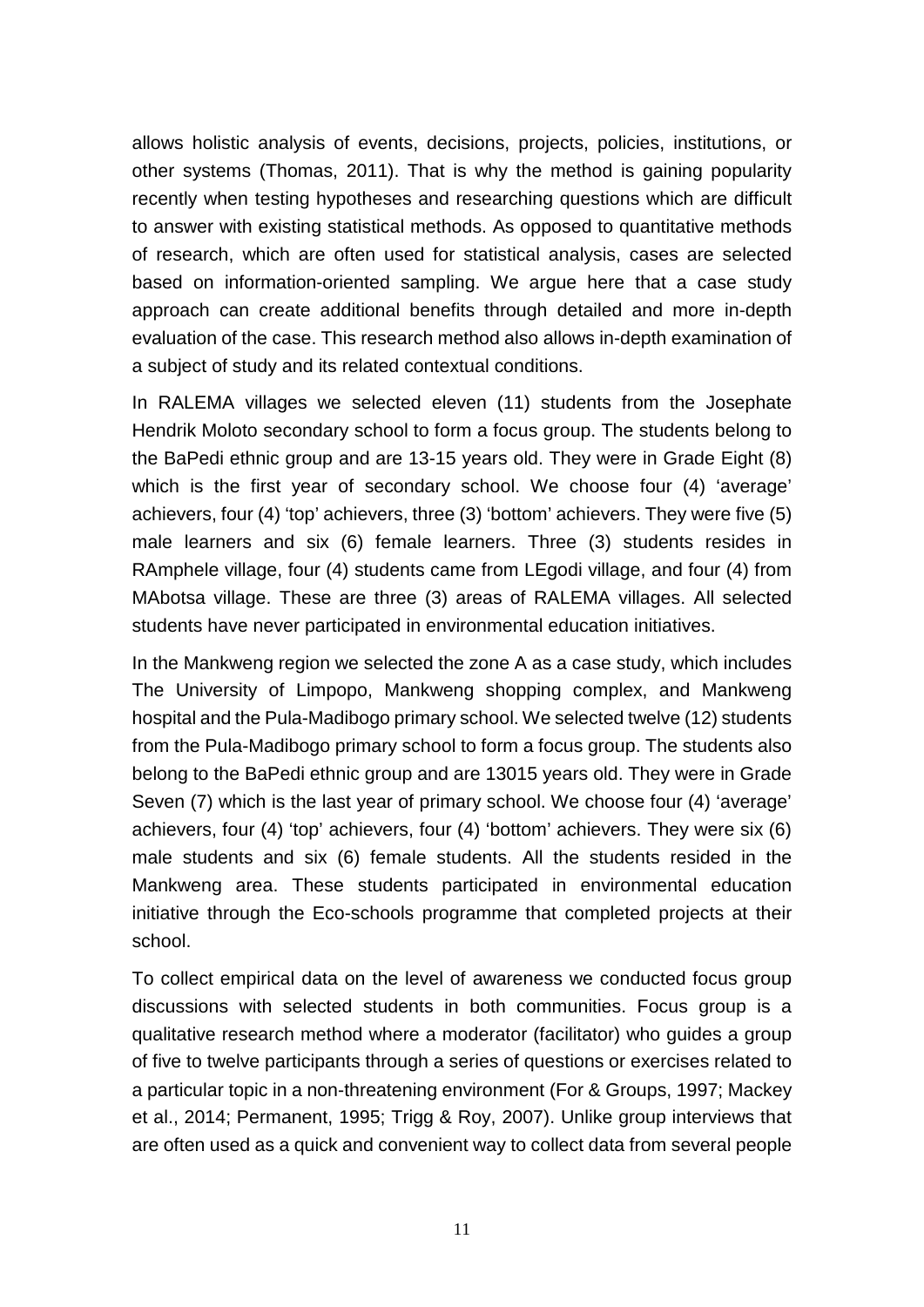simultaneously, focus groups explicitly use group interaction as a part of data collection method (Mackey et al., 2014). The moderator encourages participants to talk to each other by asking questions, exchanging anecdotes and commenting on each others' experiences and points of view (Permanent, 1995). We selected mixed (age, gender, academic achievement) focus groups through a nonprobability sampling technique. Their selection was based on participation in Eco-School projects.

We are well aware that the number of participants in these focus group discussions is not significant. Therefore, we tried to address the possible bias in the results by applying different methods and tools of data collection on their level of awareness about risks affecting their communities, including climate change related impacts. We applied the following participatory tools in frames of focus group discussions: Social Network Analysis tool, Historical Timeline and Trendline, Seasonal Calendar, Problem Tree, Future Backward Scenarios Analysis tool, Hazard, Vulnerability, and Impact matrix (table 2).

|                      | <b>RALEMA Villages</b> |                           | <b>Mankweng Township</b> |                 |                 |                 |  |  |
|----------------------|------------------------|---------------------------|--------------------------|-----------------|-----------------|-----------------|--|--|
| No. of Focus         | 1 <sup>st</sup>        | 2 <sub>nd</sub>           | 1 <sup>st</sup>          | 2 <sub>nd</sub> | 3 <sup>rd</sup> | 4 <sup>th</sup> |  |  |
| Group                |                        |                           |                          |                 |                 |                 |  |  |
| <b>Dates</b>         | 07th /04/2013          | $15^{th}$ /04/2013        | 20th /09/2013            | 22nd /09/ 2013  | 29th /09/ 2013  | 06th /10/2013   |  |  |
| <b>Participation</b> | 105 min.               | 97 min.                   | 80 min.                  | 36 min.         | 62 min.         | 42 min.         |  |  |
| time                 |                        |                           |                          |                 |                 |                 |  |  |
| <b>Participation</b> | 'Not prompted'         | Climate change            | 'Not prompted'           | 'Not prompted'  | Climate         | Climate change  |  |  |
| topic                |                        |                           |                          |                 | change          |                 |  |  |
| <b>Participation</b> | Social Network         | Future-Backward           | Social Network,          | Problem Tree,   | Social          | Problem Tree,   |  |  |
| tools                | Analysis tool,         | <b>Scenarios Analysis</b> | Venn Diagram,            | and Hazard.     | Network,        | and Hazard,     |  |  |
|                      | Future-Backward        | tool, Historical          | Future-                  | Impact &        | Future-         | Impact &        |  |  |
|                      | Scenarios Analysis     | Timeline, Trend-          | Backward,                | Vulnerability   | Backward,       | Vulnerability   |  |  |
|                      | tool, Historical       | line & Seasonal           | Historical               | matrix.         | Historical      | matrix.         |  |  |
|                      | Timeline, Trend-       | Calendar, Problem         | Timeline, Trend-         |                 | Timeline,       |                 |  |  |
|                      | line, & Seasonal       | Tree, and Hazard,         | line & Seasonal          |                 | Trend-line &    |                 |  |  |
|                      | Calendar, Problem      | Impact &                  | Calendar,                |                 | Seasonal        |                 |  |  |
|                      | Tree, and Hazard,      | Vulnerability             |                          |                 | Calendar,       |                 |  |  |
|                      | Impact &               | matrix.                   |                          |                 |                 |                 |  |  |
|                      | Vulnerability matrix.  |                           |                          |                 |                 |                 |  |  |

#### Table 2: Data collection tools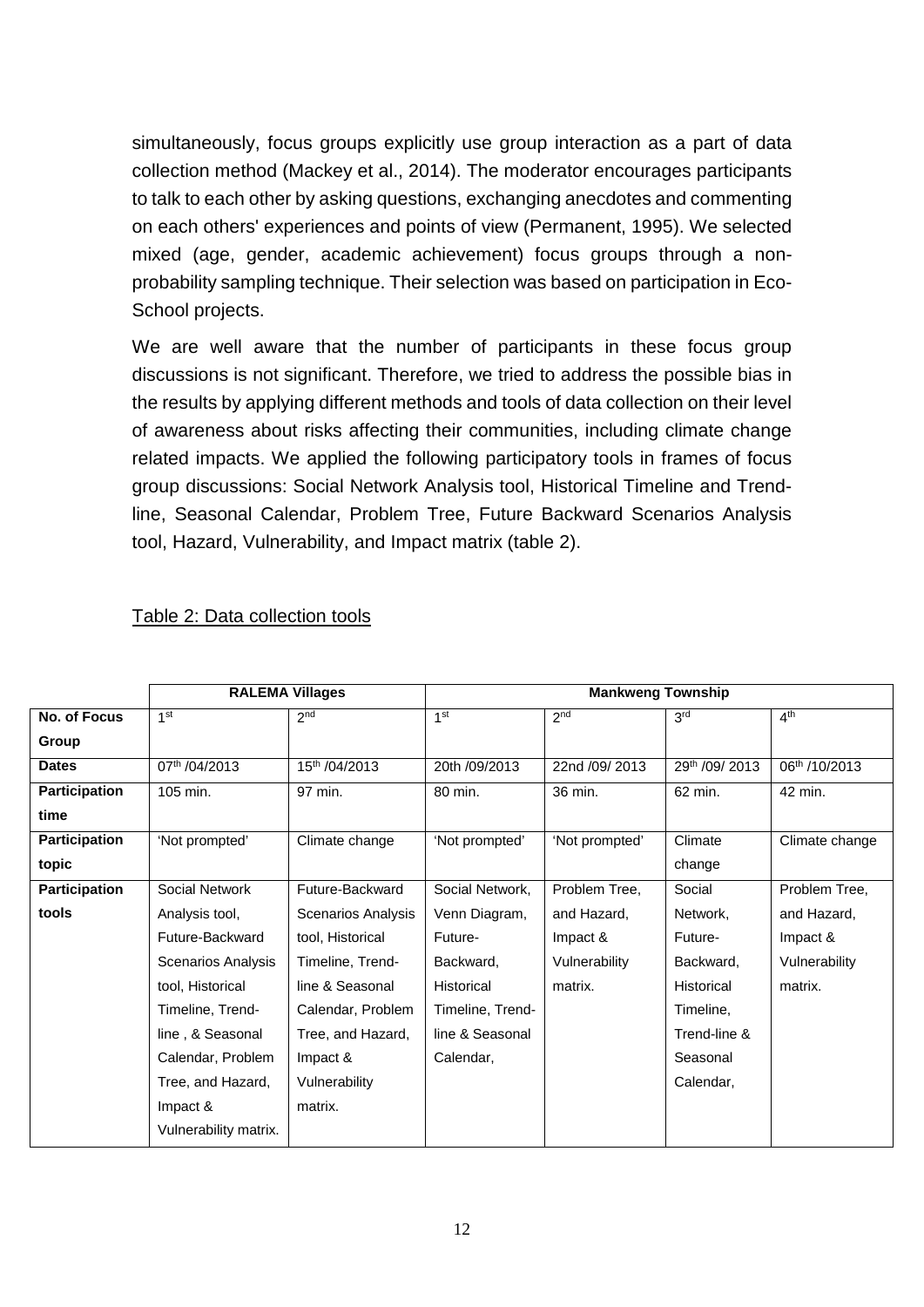*Social Network Analysis* is a social structure made up of individuals (or organizations) called "nodes", which are tied (connected) by one or more specific types of interdependency, such as friendship, kinship, common interest, financial exchange, dislike, sexual relationships, or relationships of beliefs, knowledge or prestige (Scott, 2013). Social network is useful with determining the social capital (or lack thereof) in a local community. This is useful for vulnerability and capacity assessment. We applied a social network analysis exercise through two focus group discussions with middle school learners in rural and township communities. We began by requesting focus group participants to list the various organizations in their communities. Then the participants had to indicate the relationship between their school and the community organization they mentioned. The relationship could be defined as one-way or a two-way/ mutually beneficial. The flow/direction of the relationship is indicated by an arrow pointing to the recipient/beneficiary in the relationship.

*Seasonal Calendar* records the annual cycle of economic and social activities, their connections with climate events (i.e. monsoon, rainy and dry seasons) and seasonal hazards (including diseases and pests). Seasonal calendar may reveal valuable qualitative information about climate trends that are unknown to outsiders and hidden from national-level data or histories (Scott, 2013). This tool helps community members to identify the relationship between socio-economic activities and seasonal variations. It also assists them in pointing out their economic capacities (or lack thereof). We requested focus group participants in the rural and township areas to list household and community livelihood activities on a seasonal calendar. They listed the livelihood activities on a monthly timeline. These enabled us to discover the similarities and differences in economic activities of the selected rural and township communities.

*Historical timeline and trend-line* enables local residents to diagnose climate hazards, their impacts and their trends. These tools are useful with soliciting local knowledge about climate change and climate variability and for communicating local knowledge about climate change to 'outsiders' (Scott, 2013). The rural and township participants were instructed to complete a historical timeline and historical trend-line. Historical timeline records the natural hazards that participants remember. In this case, rural and township participants recorded natural hazards that occurred in their community on a monthly and yearly timeline. The historical timeline and hazard ranking were implemented simultaneously by focus group participants. The participants were introduced to the hazard ranking tool which has a positive scale  $(+1 \text{ to } +10)$  which indicates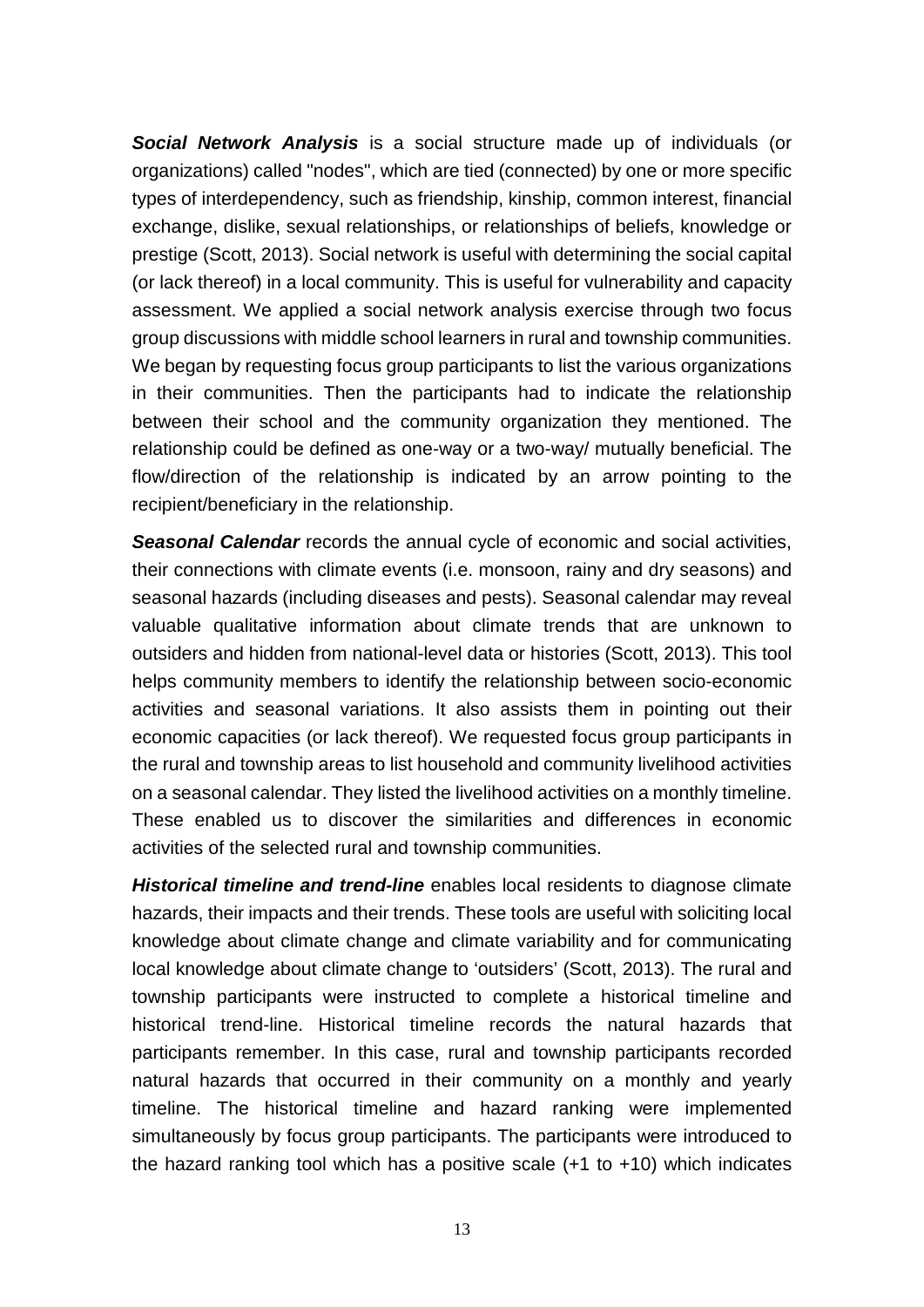that the weather event had a positive impact in the rural and/or township community. +1 indicates that the weather event had least benefits and +10 indicate more benefits for the community. The hazard ranking tools also has a negative scale (-1 to -10) that indicate the severity of the natural hazard, -1 been the least severe, and -10 been the most severe, or having devastating impact on the rural and/or township community. We could deduce the historical trends of the natural hazards from the historical timeline thereby eliminating the need for the rural and township participants to complete the historical trend-line exercise.

**Problem Tree** assists local residents to identify the problem (trunk), causes (roots), and impacts (branches). Problem tree is based on causality (the relationship between cause and effects) theory (Scott, 2013). Problem tree exercise has the potential of taking the community members on a learning experience through the single loop, double-loop, and triple loop learning. Singleloop is learning about consequences of specific actions (i.e. instrumental learning-cognitive knowledge that include declarative, procedural, and effectiveness knowledge) (Garmendia & Stagl, 2010). Double-loop learning is reflecting on the assumptions, beliefs, culture, norms, practices, and traditions which underlie our actions (i.e. transformative learning). Triple-loop learning challenges the assumptions, beliefs, culture, norms, practices, traditions, values and higher order thinking processes that underpin assumptions and actions (i.e. social learning-transformative learning that becomes embedded in wider social networks). This tool might be used for communicating to outsides (i.e. local knowledge), vulnerability assessment, and impact assessment. The focus group participants from the rural and township communities were introduced to the concept of the problem tree through an example. They were subsequently requested to complete the problem tree exercise by identifying the problems in their respective communities. They then diagnosed the root causes of their community problem and the impacts these problems are having on their communities.

*Future-Backward scenarios analysis tool* aids community members to understand their past and present and the possibilities of their future. The facilitator prompts the community members for anecdotes about the 'current' situation, the 'worst future' situation (hell), and 'the best future' situation (heaven). The output of this exercise gives the 'outsiders' an insight about community members' concerns and aspirations. This can be regarded as an envisioning exercise. It also can assist back-casting and forecasting exercises. In contrast with Community mapping exercises, the Future-Backward tool is less time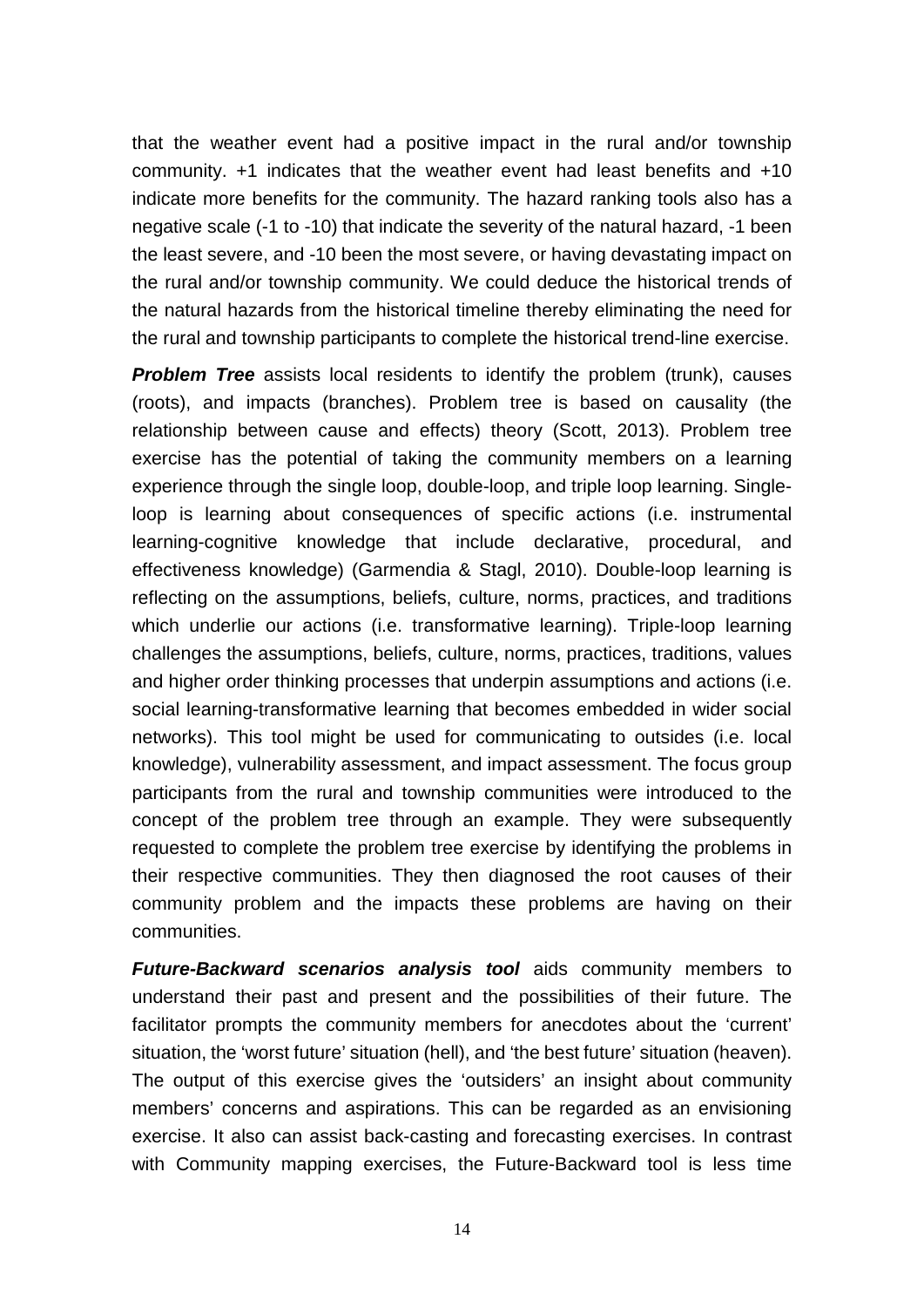consuming to implement and cannot be subjected to the 'Subjective Assessment of Group Analysis' (SAGA) indicators. SAGA indicators propose four elements of quality that have to be adhered to when conducting a community mapping exercise. These indicators include colour relevance, kinetic features, mood expression, and evidence for information (Bell and Morse, 2010). The Future-Backward exercise can be utilised for communication, identifying socio-political, economic, and ecological vulnerabilities, and adaptation assessment. Future Backward tool was used to assists participants in the rural village and township areas to envision different scenarios in their communities. These scenarios are 'best future scenario/situation', the 'current scenario/situation', and the 'worst future scenario/situation'. In the first instance, the focus group participants were encouraged to mention any community issue of their concern, and in the second instance, they were prompted to talk about climate change exclusively. Research participants were given 'post-it' notes on which to write their anecdotes (one or two words that describe their community). They were asked to write these anecdotes for 'best future scenario/situation', 'current situation/scenario', and 'worst future situation/scenario'. The results were recorded on the future backward scenarios analysis tool.

*Hazard, Impact and Vulnerability matrix* this tool enables the community members to pinpoint hazards, the impact of the hazards, their vulnerability to their hazards, and scoring these hazards in terms of the priority to community members. This can be used for vulnerability assessment, and adaptation assessment. The hazard ranking tool was utilized to help the rural and township participants to priorities the hazards that posed risks in their communities. The hazard with the highest score poses more risk and the hazard with the least score poses the least risk from the viewpoint of the community. In both focus groups the participants were given an equal amount of Lego building blocks (each participant was given 10 pieces). The participant had to decide on how to score (or not score) each hazard that was identified by the focus group participants. The individual scores (from each participant) were added together to represent a collective score (from all participants) for each community hazard. This ranking indicates which community hazards are priorities. In the case of climate change, this ranking indicates which climate change and climate variability hazards should be prioritized when drawing climate change adaptation plans.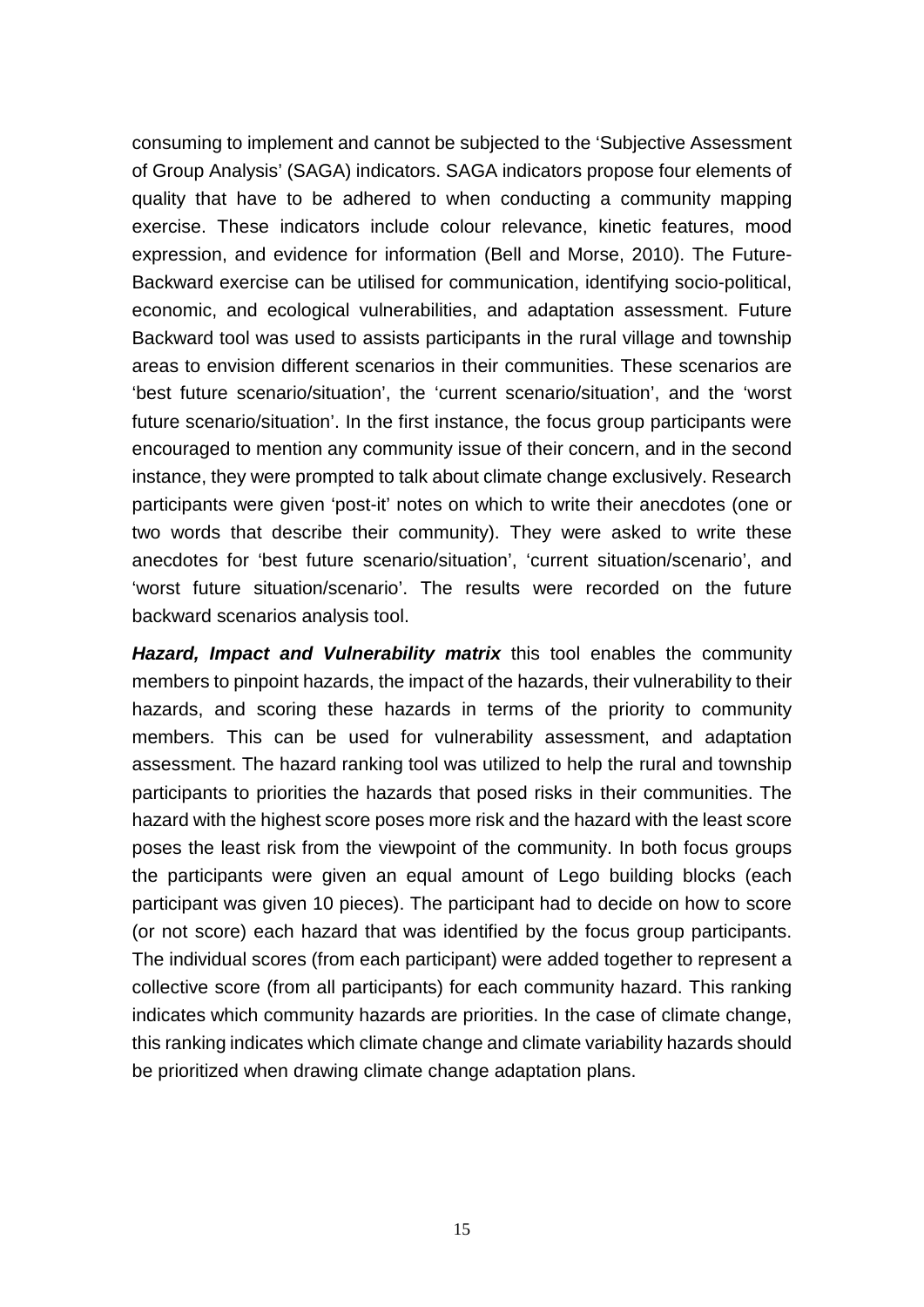## **4 Results and Discussion**

Our findings from these exercises allow us to make three conclusions:

- Students were more aware and concerned about short-term risks than long-term risks,
- Students were not aware about linkages between different climatic and non-climatic risks, and
- Environmental education had an impact on the level of awareness about current and future climate risks.

4.1. Students were more aware about short-term risks than about long-term risks. These short-term risks included crime, lack of access to basic services (decent roads, drinking water, social security benefits etc.), and unemployment in their communities. Long-term community risks included climate change and climate variability. Participants in the rural community were more concerned about access to basic services and livelihoods opportunities. The township participants' concerns related to the high levels of crime and substance abuse in their community. Our results are consistent with van Aalst et al. (2008) findings that local people are more concerned about drinking water, crime and security, unemployment, poverty, and traffic accidents than natural hazards.

|                                           | Moletjie Villages                                                                                         |                                                                   |                                                                                                                                   |                                                    |                  |                 |
|-------------------------------------------|-----------------------------------------------------------------------------------------------------------|-------------------------------------------------------------------|-----------------------------------------------------------------------------------------------------------------------------------|----------------------------------------------------|------------------|-----------------|
|                                           | Not Prompted                                                                                              | Prompted<br>(Climate                                              | Not prompted                                                                                                                      | Prompted<br>(Climate                               |                  |                 |
|                                           |                                                                                                           | change)                                                           |                                                                                                                                   | change)                                            |                  |                 |
| <b>Best</b><br>Future<br><b>Situation</b> | Decent Living<br>conditions                                                                               | Favourable<br>weather<br>conditions                               | Utopian<br>Community                                                                                                              | Favourable<br>environmental<br>conditions          | Main<br>Category |                 |
|                                           | Community<br>Infrastructure;<br>Good<br>Education;<br>Social<br>Security;<br>Employment<br>Opportunities; | Rainfall, Mild<br>weather,<br>Cold<br>weather,<br>Warm<br>weather | Peace &<br>security, Equity<br>& fairness,<br>Community<br>cooperation,<br>Healthy<br>environment,<br>Employment<br>Opportunities | Absence of<br>pollution;<br>Healthy<br>environment | Subcategory      | frame<br>Coding |
| Current<br>Situation                      | Poor Living<br>Conditions                                                                                 | Unfavourable<br>weather<br>conditions                             | Poor Living<br>Conditions                                                                                                         | Unfavourable<br>environmental<br>conditions        | Main<br>Category |                 |

Table 3: People are concerned about short-term risks more than long-term risks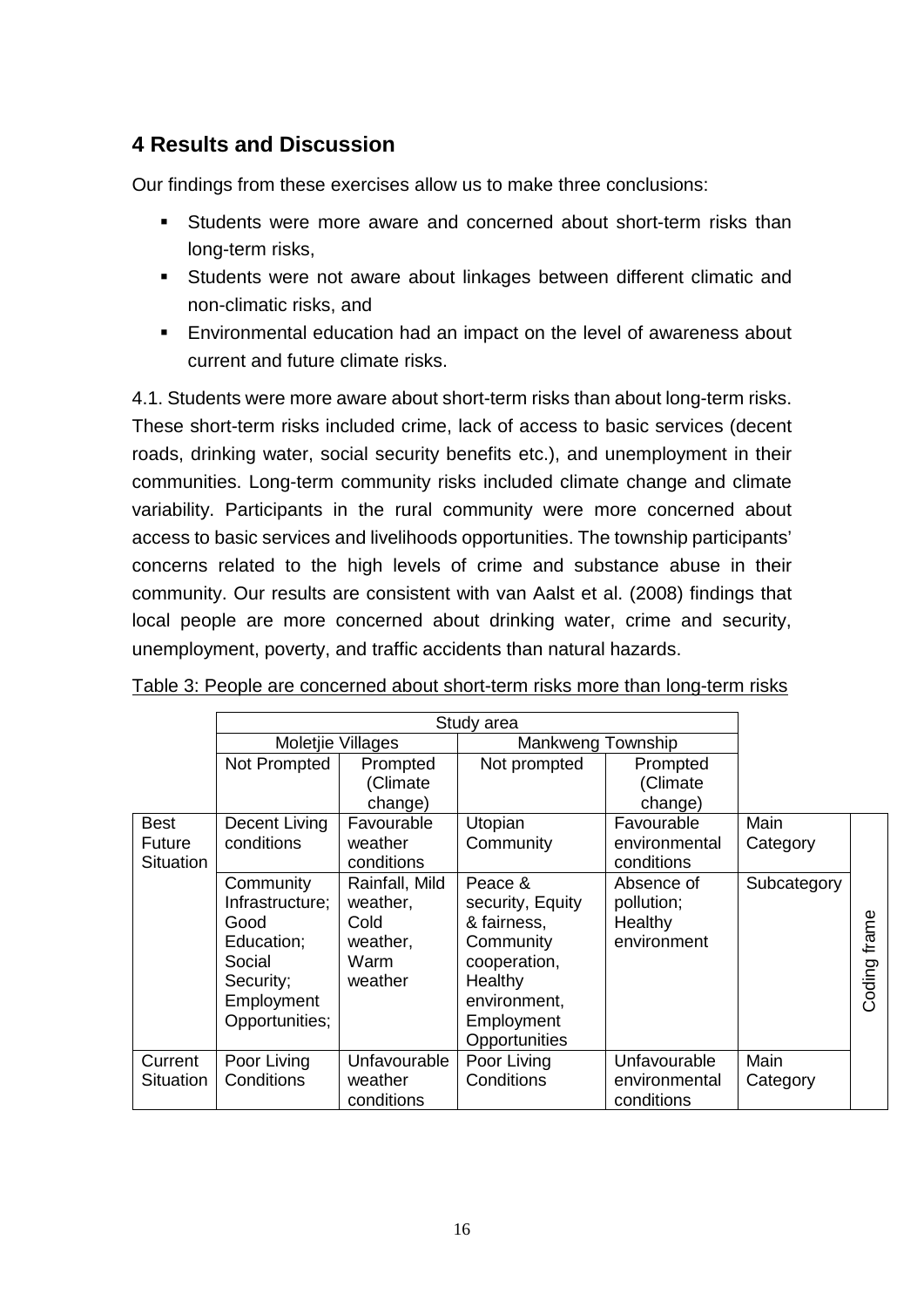|                                     | <b>No</b><br>employment<br>opportunities;<br>Lack of Basic<br><b>Services</b><br>(roads, water,<br>policing);<br>Poor<br>education<br>Sense of<br>Community | Rainfall, Cold<br>weather                     | Pollution; Crime<br>(theft, rape,<br>murder); Traffic;<br>Lack of<br>Community                  | Pollution;<br>Heavy rainfall;<br>Heavy storms;<br>Ozone layer<br>depletion;<br>Aeroplane<br>emissions;<br>Harsh weather | Subcategory      |
|-------------------------------------|-------------------------------------------------------------------------------------------------------------------------------------------------------------|-----------------------------------------------|-------------------------------------------------------------------------------------------------|-------------------------------------------------------------------------------------------------------------------------|------------------|
| Worst<br>Future<br><b>Situation</b> | Dysfunctional<br>community                                                                                                                                  | Catastrophic<br>weather<br>conditions         | Dysfunctional<br>Community                                                                      | Catastrophic<br>weather<br>conditions                                                                                   | Main<br>Category |
|                                     | Crime,<br>Teenage<br>pregnancy,<br>Incarceration,<br>Lack of<br>infrastructure,<br><b>Taverns</b>                                                           | Floods,<br>Heavy<br>rainfall, Cold<br>weather | Crime (burglary,<br>murder,<br>kidnappings);<br>Substance<br>abuse (drugs,<br>alcohol); Taverns | Heavy rainfall;<br>Heavy storms;<br>Variable<br>weather;<br>Tsunami;<br>Droughts;<br>Floods;<br>Earthquakes             | Subcategory      |

4.2. Students were not aware about linkages between different climatic and nonclimatic risks affecting their communities (figure 2).

For example, students from both areas did not attribute a linkage between the weather extremes that they were experiencing, to climate change and climate variability. This might be an indication that the students were not aware of climate change impacts (van Aalst et al., 2008).

|                                         |  |  | Figure 2: Awareness about climate change impacts perceptions of current and |  |
|-----------------------------------------|--|--|-----------------------------------------------------------------------------|--|
| future climate risks within a community |  |  |                                                                             |  |

|                     | <b>FUTURE BACKWARD SCENARIOS ANALYSIS TOOL</b> |               |               |         |               |           |          |           |      |
|---------------------|------------------------------------------------|---------------|---------------|---------|---------------|-----------|----------|-----------|------|
|                     | <b>TOPIC: CLIMATE CHANGE</b>                   |               |               |         |               |           |          |           |      |
| <b>BEST FUTURE</b>  | Rain (Land                                     | Cold          | Cold          | Mild    | Sunny         | Rainfall  | Hot      | Hot       | Warm |
| <b>SITUATION</b>    | cultivation)                                   | only          |               | weather | days          |           | (Warm)   |           |      |
| (HEAVEN)            |                                                |               |               | (cool)  |               |           |          |           |      |
| <b>CURRENT</b>      | Cold                                           | Rainy         | <b>No</b>     | No idea | Rainfall      | <b>No</b> | Cold     | <b>No</b> | No   |
| <b>SITUATION</b>    |                                                |               | idea          |         |               | idea      |          | idea      | idea |
| <b>WORST FUTURE</b> | Floods                                         | <b>Floods</b> | Rainfall      | Cold    | <b>Floods</b> | Heavy     | Rainfall | Heavy     | No   |
| <b>SITUATION</b>    |                                                |               | and           |         |               | rainfall  |          | rain      | idea |
| (HELL)              |                                                |               | <b>Floods</b> |         |               |           |          |           |      |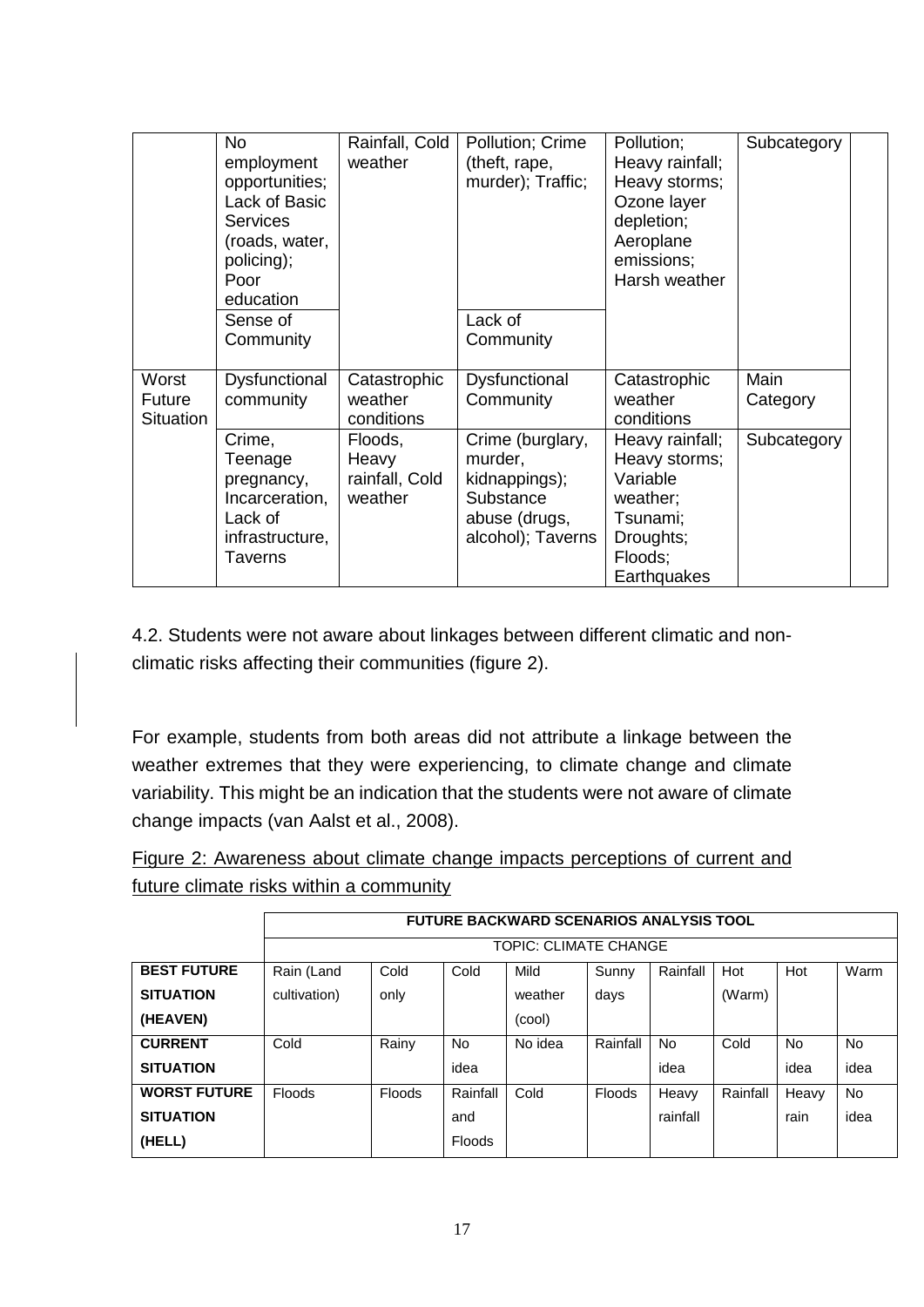4.3. Impacts of environmental education on the level of awareness about current and future climate risks. Our results showed that the students from the township school, who enjoyed environmental education, were more aware of climate change related risks. The students were also able to see dependencies between current environmental problems and future risks for their community. The township group spoke generally about environmental issues whilst the rural group spoke exclusively about weather issues. This is also an indication that the township group participated in environmental education and rural group did not participate. Last, this implies that environmental awareness impacts perceptions of current and future climate risks in any community.

## Figure 3: Awareness about climate change impacts perceptions of synergies between climatic and non-climatic risks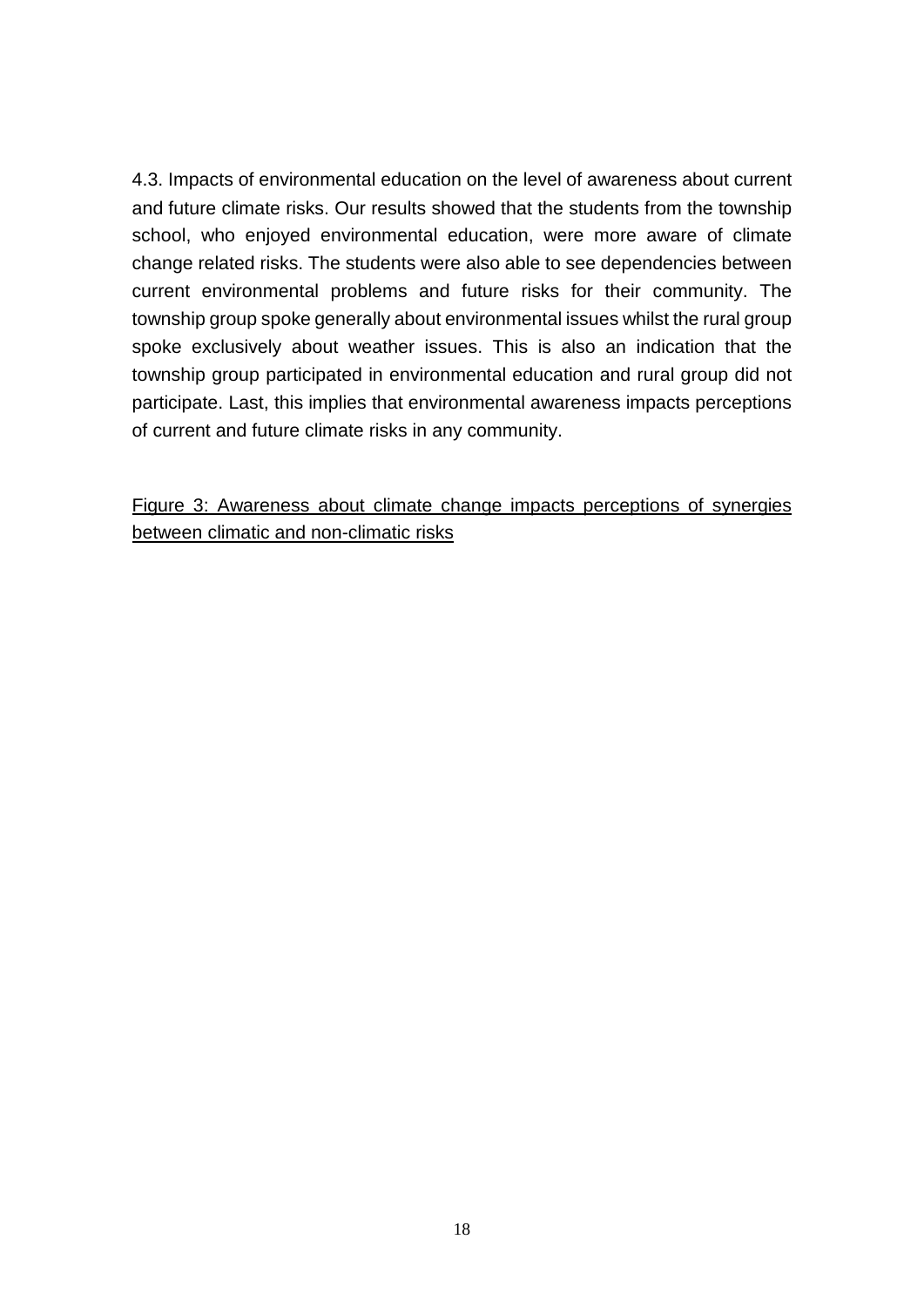$\leftrightarrow$   $\bullet$ 



Both the rural and township groups completed a problem tree exercise (figure 3). The problem tree helped participants to investigate the cause-effect (causality) relationship of problem in their community. In terms of environmental change, both groups drew a clear connection between the lack of rainfall and persistent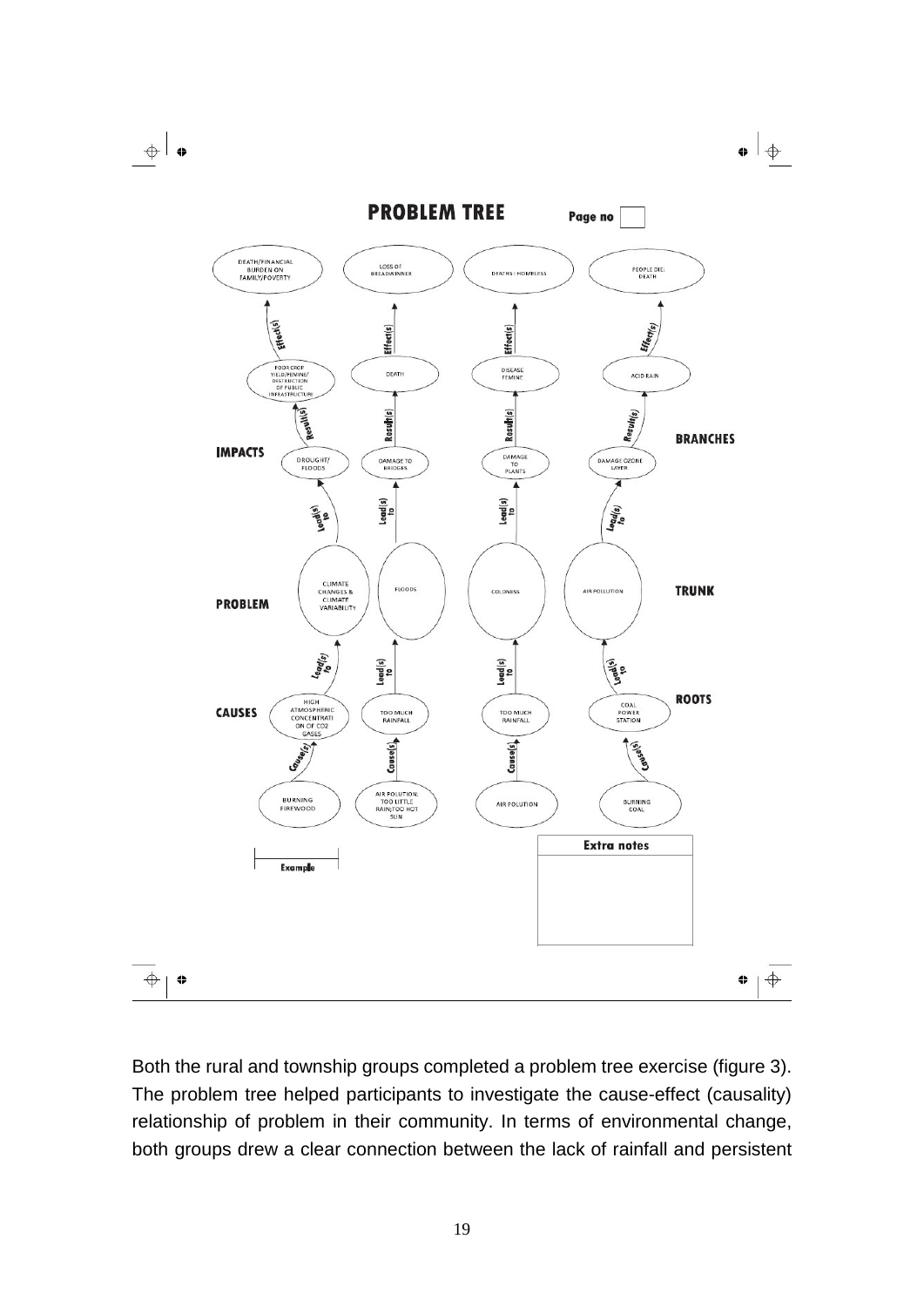drought resulting in poverty from loss of livestock and crops. In terms of natural disasters, they indicated that heavy rainfalls lead to flooding that damages community infrastructure resulting in deaths of breadwinners. The participants further indicated that the electricity they consume is generated from the coal fired power stations. These power stations emit greenhouse gases that generate air pollution problems resulting in acid rain that negatively affects their health.

In terms of social problems, participants discussed drugs and 'dangerous' taverns as the breeding grounds for criminal behavior in their communities. In their experience, rape and murder are common crimes committed in their community. In their opinion, these violent crimes are responsible for high HIV prevalence and unwanted pregnancies in their township community. A high HIV incidence results in loss of breadwinners, weak community networks, unemployment, and homelessness due to loss of parents to the endemic. This is not surprising as rape, murder, HIV, unwanted pregnancies, death, and homelessness are common features of township life in South Africa.

In both instances, the participants were able to establish relationships between causes, problems, and impacts of environmental and societal problems affecting their rural and township communities.

## **6 Conclusion**

Our results lead us to five conclusions. First, the focus groups are more concerned about daily life and livelihoods than about natural hazard risks. Van Aalst et al. (2008) agree that local communities are more concerned about health problems, drinking water, crime and security, poverty, and traffic accidents than about natural hazard risks. This implies that climate change adaptation initiatives in developing countries should be framed within the context of socio-economic development.

Second, climate change is not a key concern for focus groups because they might not be aware of its occurrence (Maponya et al. 2003). It is important that "outsiders" work with local communities to increase their awareness of climate change and climate variability (Van Aalst et al. 2008). This assertion is confirmed by the high level of awareness and risk perception by the Township group that participated in the environmental education program. This is evidence that climate change awareness increases the risk perceptions of natural hazard among community members. In our study, we focused on the levels of awareness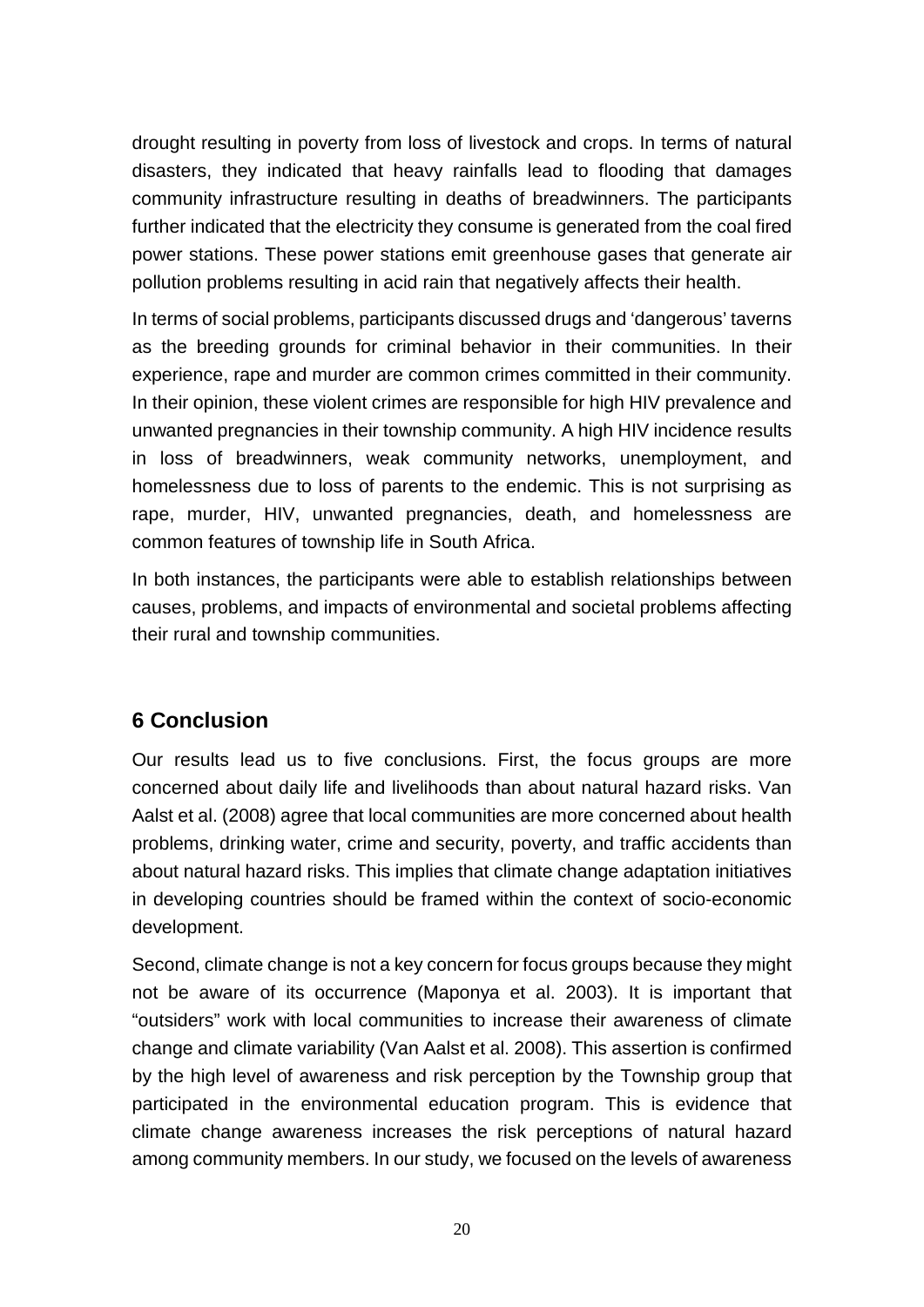among inhabitants which was acquired through environmental education. There is a link showing that environmental education increases climate change awareness and that subsequently heightens natural hazards risk perceptions.

Third, South Africa has predominantly young population (Statistics South Africa, 2012). Taken into reference the fact that young people will be the future decision makers, we thought it is important to address perceptions of this stakeholder group. Therefore, we selected middle school learners for our focus group discussions. In fact, demographers indicate that the population growth in Africa will continue to be dominated by young people into the foreseeable future. This growth shall be accompanied by massive enrolment in formal education and engagement in non-formal and informal education. In this context, environmental education should play a key role in climate change adaptation by raising awareness and heightening risk perception levels among the youth. The results of this scientific study unequivocally support this fact.

Fourth, in terms of social capital, we found that there are different risk sharing arrangements and resource pooling in rural and township communities. In the rural RALEMA, community risk sharing and resource pooling is done by community members via women savings groups. In the MANKWENG Township, community members are substituted by private stakeholders such as insurance companies.

Last, this study utilised two small focus groups to explore the impacts of environmental education on perceptions of climate change risks in rural and township communities in Limpopo Province of South Africa. This exploratory study illustrated the role that environmental education can potentially play in the perception of climate change risks at rural and townships levels. However, a confirmatory study is required using a large-scale survey in order to confirm these findings.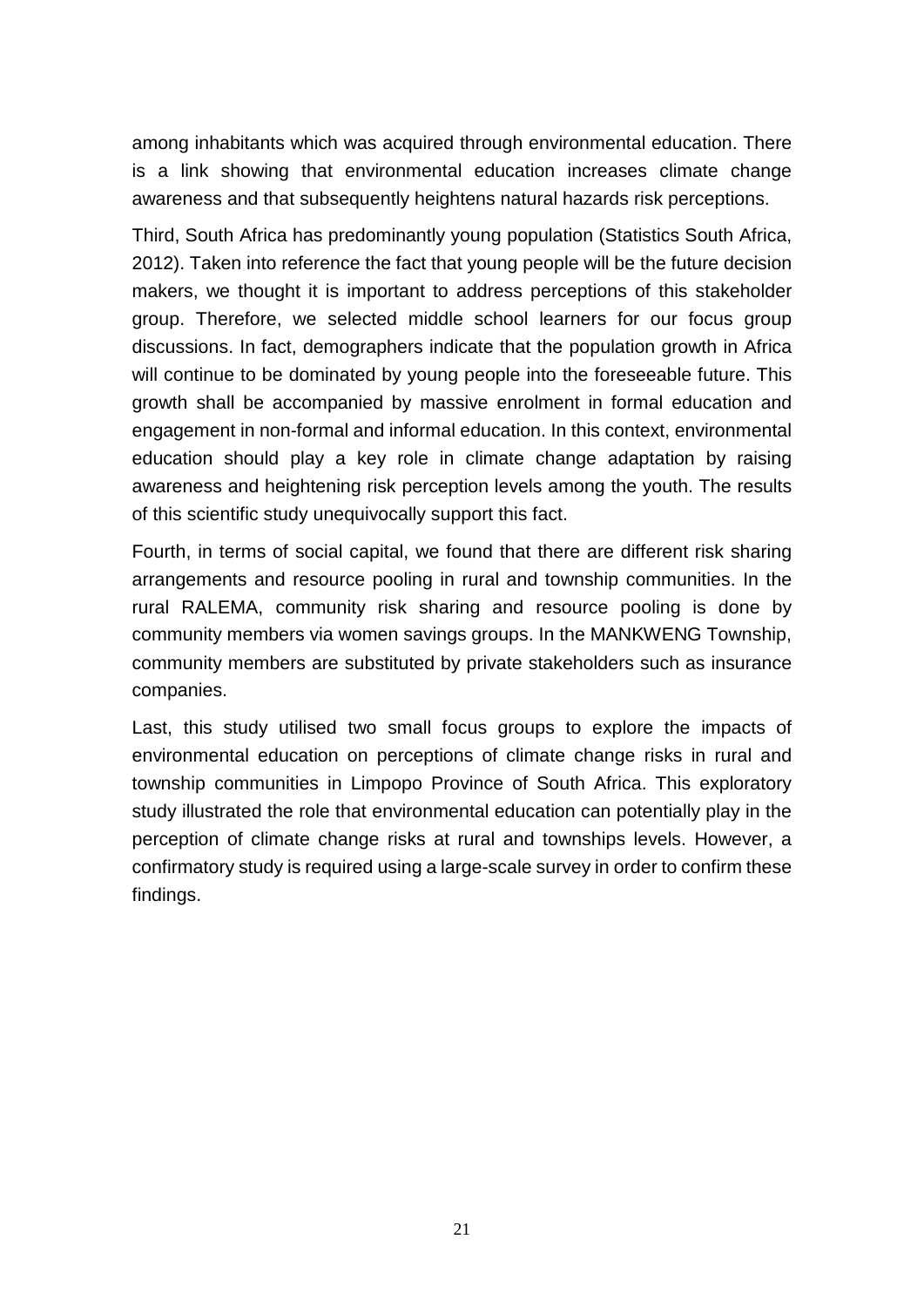## **References**

Adger W. N., Dessai, S., Goulden, M., Hulme, M., Lorenzoni, I., Nelson, D, R., Naess, L. O., Wolf, & J.,·Wreford, A. (2009). Are there social limits to adaptation to climate change? Climatic Change 93: 335–354. doi: 10.1007/s10584-008- 9520-z.

Anik, S. I., & Khan, M. A. S. A. (2012).Climate change adaptation through local knowledge in the north eastern region of Bangladesh. Mitig Adapt Strateg Glob Change 17: 879–896. doi: 10.1007/s11027-011-9350-6.

Baiyegunhi, L. J. S. (2013). Rural households' social capital and welfare: A case study of Msinga, KwaZulu-Natal, South Africa. Journal of Agriculture and Rural Development in the Tropics and Subtropics 114 (2): 123–132.

Baxter, P., & Jack, S. (2008). Qualitative Case Study Methodology: Study Design and Implementation for Novice Researchers 13: 554-559.

Bofferding, L & Kloser, M. (2014): Middle and high school students' conceptions of climate change mitigation and adaptation strategies. Environmental Education Research. doi: 10.1080/13504622.2014.888401.

Brouwer, R. (2006). About bridges and bonds: community responses to the 2000 floods in Mabalane District, Mozambique. Disasters 30(2): 234−255.

Bryan, E., Deressa, T. T., Gbetibouo, G. A., & Ringler, C. (2009). Adaptation to climate change in Ethiopia and South Africa: options and constraints. Environmental Science and Policy 12: 413-426.

Department of Environmental Affairs. (2011). South Africa's Second National Communication under the United Nations Framework Convention on Climate Change (pp: 1-288). Pretoria. Retrieved from http://unfccc.int/resource/docs/natc/zafnc02.pdf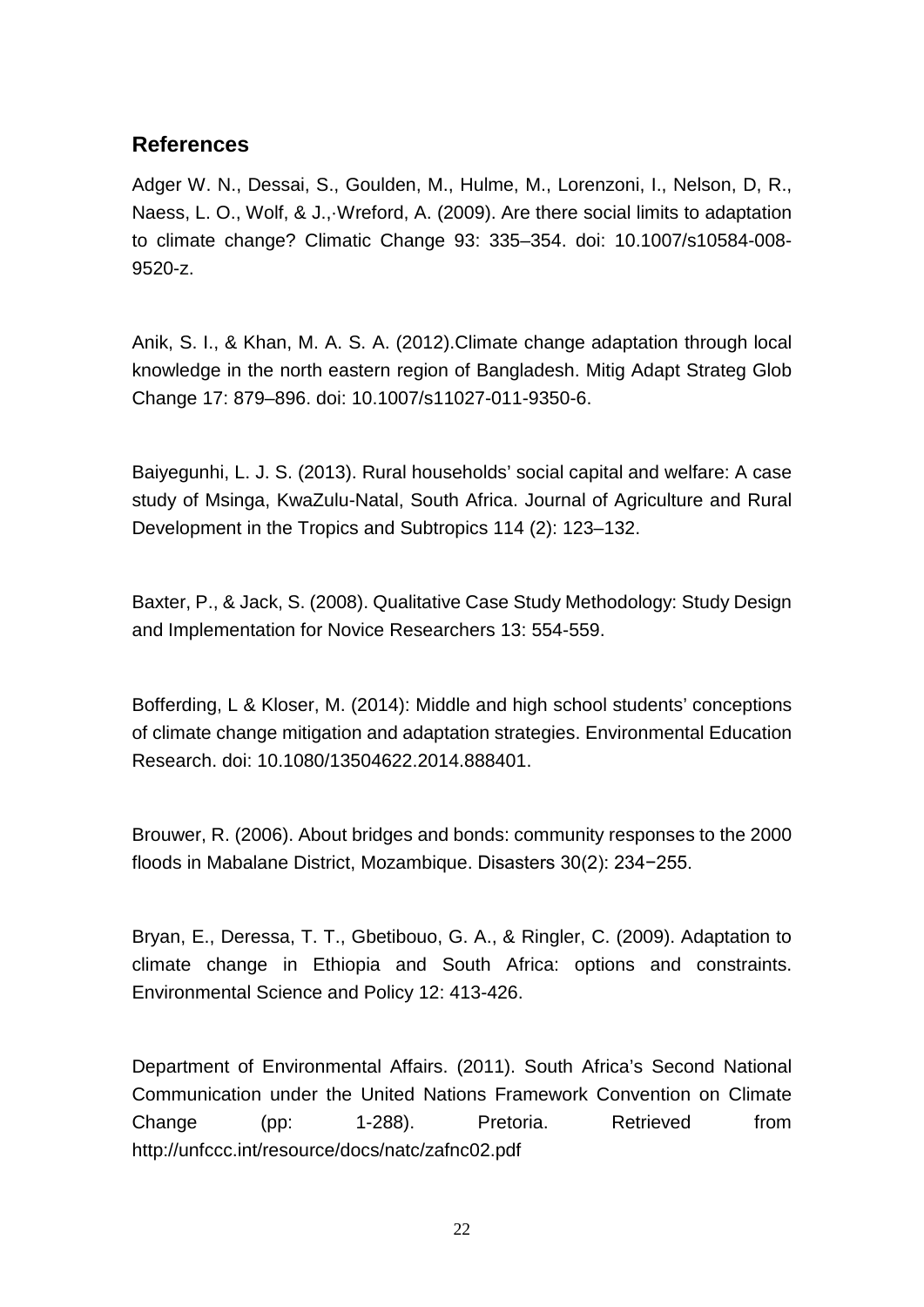Dessai, S, Adger W. N., Hulme, M, Turnpenny, J., Köhler, J., & Warren, R. (2004) Defining and Experiencing Dangerous Climate Change: An Editorial Essay. Climatic Change 64: 11–25.

Dulal, H. B., Brodnig, G.,, Thakur, H. K., & Charity Green-Onoriose, C. (2010).Do the poor have what they need to adapt to climate change? A case study of Nepal. Local Environment 15 (7) 621–635. doi: 10.1080/13549839.2010.498814.

Finnis, J., Sarkar, A., & Stoddart. M. C. J. (2015). Bridging science and community knowledge? The complicating role of natural variability in perceptions of climate change. Global Environmental Change 32: 1–10.

Frank, E., Eakin, H., & López-Carr, D. (2010). Risk Perception and Adaptation to Climate Risk in the Coffee Sector of Chiapas, Mexico. Conference on International Research on Food Security, Natural Resource Management and Rural Development: ETH Zurich, September 14 – 16.

Foundation for Environmental Education (FEE). (2014). Retrieved November 20th, 2014, from Eco-schools website: http://www.eco-schools.org/

Gaillard , J-C. (2008). Alternative paradigms of volcanic risk perception: The case of Mt. Pinatubo in the Philippines. Journal of Volcanology and Geothermal Research 172: 315–328.

Grothmann, T & Patt, A. (2005). Adaptive capacity and human cognition: The process of individual adaptation to climate change. Global Environmental Change 15: 199–213.

Hansen, J. W., Mason, S. J., Sun, L., & Tall, A. (2011). Review of Seasonal Climate Forecasting for Agriculture in Sub-Saharan Africa. Expl Agric 47 (2): 205– 240. doi: 10.1017/S0014479710000876.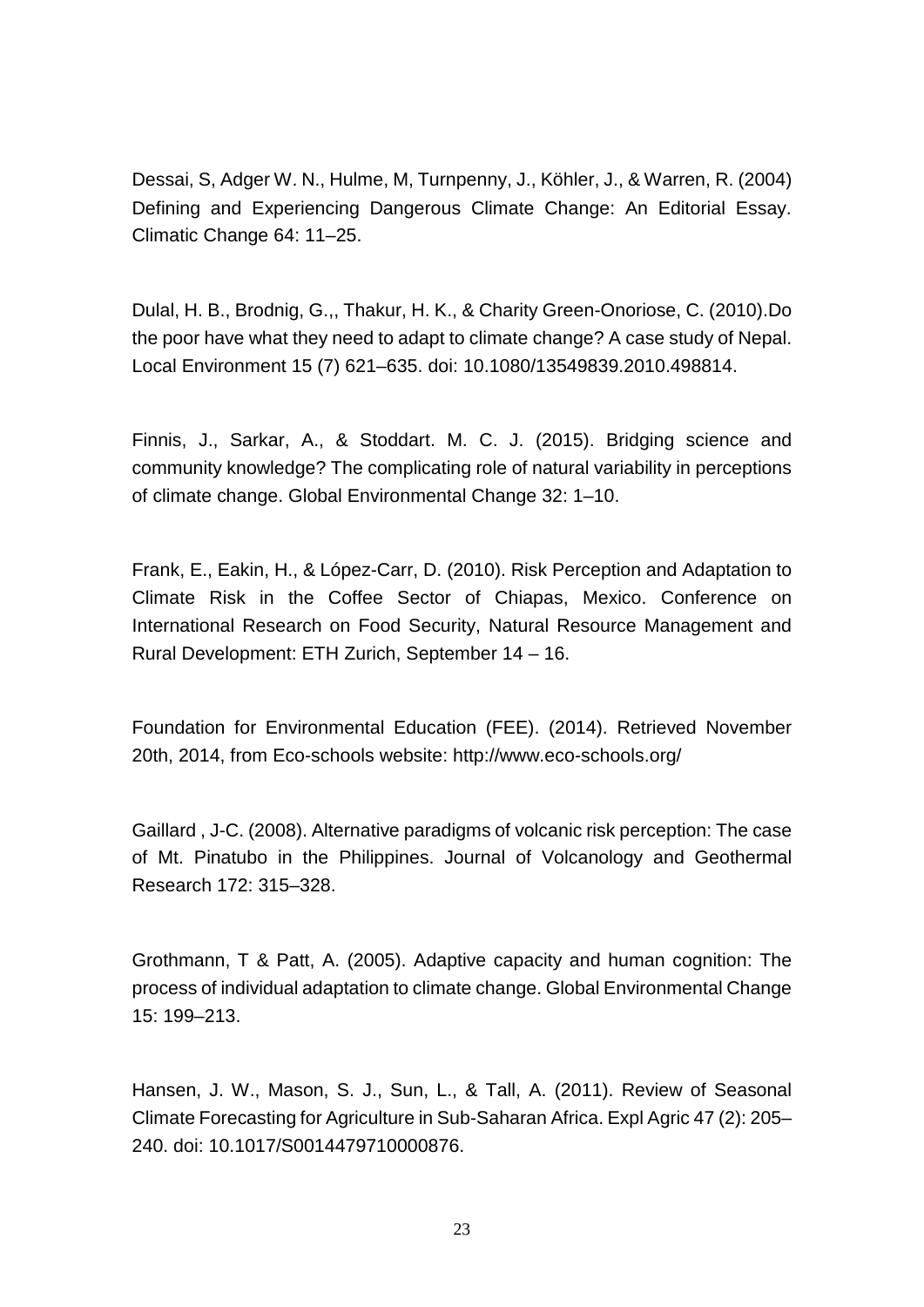Khandlhela, M., & May, J. (2006). Poverty, vulnerability and the impact of flooding in the Limpopo Province, South Africa. Nat Hazards 39:275–287. doi: 10.1007/s11069-006-0028 4.

Komendantova N, Patt A, Barras L, Battaglini A (2012). Perception of risks in renewable energy projects: The case of concentrated solar power in North Africa. Energy Policy, 40:103-109.

Leiserowitz A. (2006). Climate Change Risk Perception and Policy Preferences: The Role of Affect, Imagery, and Values. Climatic Change 77: 45–72. doi: 10.1007/S10584-006-9059-9.

Mackey, S. et al. (2014). The learning experiences of senior student nurses who take on the role of standardised patient: A focus group study. Nurse Educ. Pract. 1-6. doi: 10.1016/j.nepr.2014.10.003.

Maponya, P., & Mpandeli, S. (2012). Climate Change and Agricultural Production in South Africa: Impacts and Adaptation options. Journal of Agricultural Science 4 (10). doi:10.5539/jas.v4n10p48.

Maponya, P., Mpandeli, S., & Oduniyi, S. (2013). Climate Change Awareness in Mpumalanga Province, South Africa. Journal of Agricultural Science 5 (10): 273- 282. doi:10.5539/jas.v5n10p273.

Marx, S. M., Weber, E. U., Orlove, B. S., & Leiserowitz, A., Krantz, D. H., Roncoli, C., & Phillips, J. (2007). Communication and Mental Processes: Experiential and Analytic Processing of Uncertain Climate Information. Global Environmental Change 17: 47–58.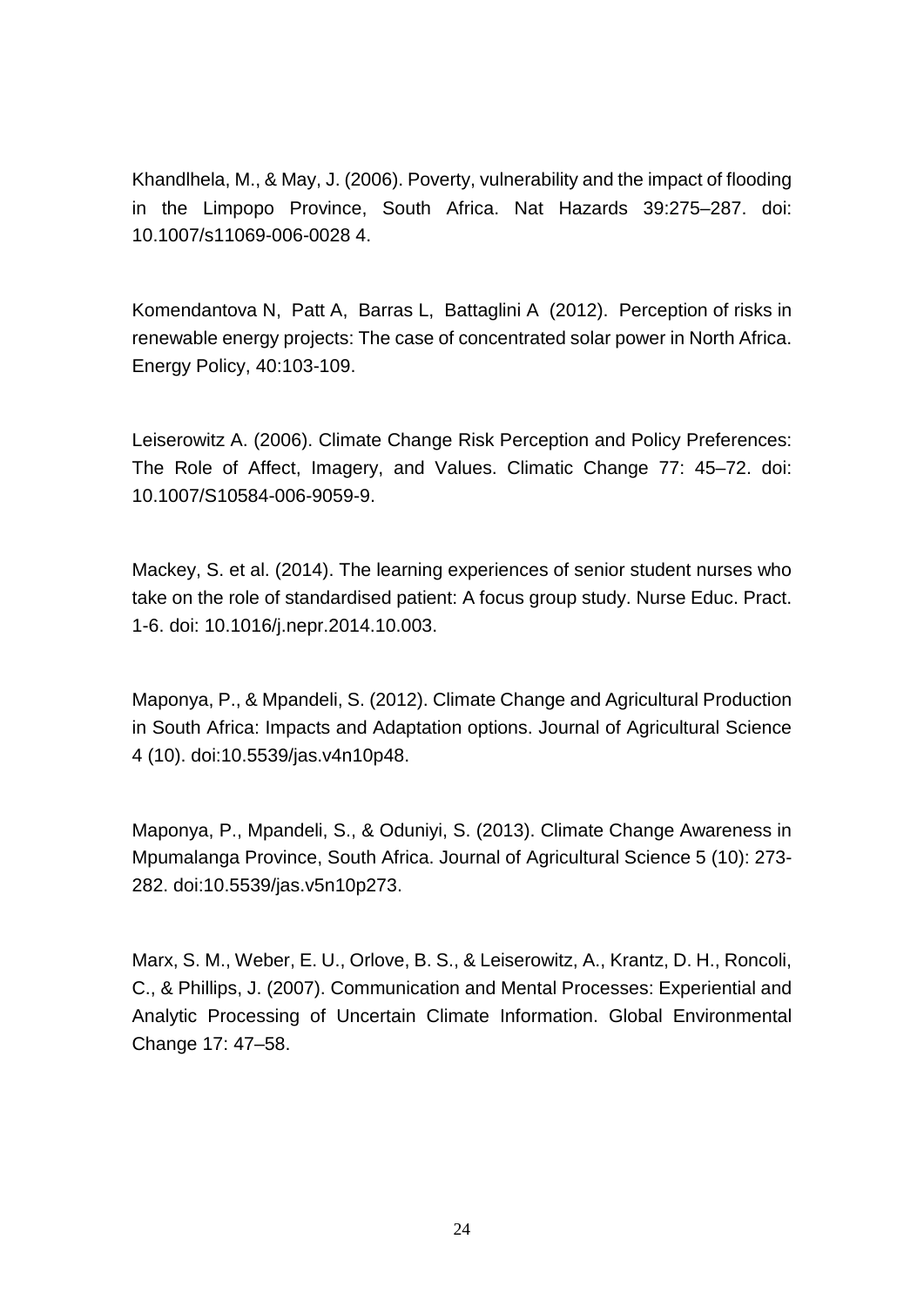Mertz, O., Mbow, C., Reenberg, A., & Diouf, A. (2009). Farmers' Perceptions of Climate Change and Agricultural Adaptation Strategies in Rural Sahel. Environmental Management 43:804–816. doi: 10.1007/s00267-008-9197-0.

Mpandeli, S. (2014). Managing Climate Risks Using Seasonal Climate Forecast Information in Vhembe District in Limpopo Province, South Africa. Journal of Sustainable Development 7 (5). doi:10.5539/jsd.v7n5p68.

Mpandeli, S., & Maponya, P. (2014). Constraints and Challenges Facing the Small Scale Farmers in Limpopo Province, South Africa. Journal of Agricultural Science 6 (4). doi:10.5539/jas.v6n4p135.

Mpandeli, S., Nesamvuni, E., & Maponya, P (2015).Adapting to the Impacts of Drought by Smallholder Farmers in Sekhukhune District in Limpopo Province, South Africa. Journal of Agricultural Science 7 (2). doi:10.5539/jas.v7n2p115.

Municipal Demarcation Board. (2014). Polokwane Local Municipality Map. Retrieved at http://www.demarcation.org.za/index.php/ward-delimitation/2014- 2015/limpopo/maps-3

Niang, I., O.C. Ruppel, M.A. Abdrabo, A. Essel, C. Lennard, J. Padgham, and P. Urquhart, (2014): Africa. In: Climate Change 2014: Impacts, Adaptation, and Vulnerability. Part B: Regional Aspects. Contribution of Working Group II to the Fifth Assessment Report of the Intergovernmental Panel on Climate Change [Barros, V.R., C.B. Field, D.J. Dokken, M.D. Mastrandrea, K.J. Mach, T.E. Bilir, M. Chatterjee, K.L. Ebi, Y.O. Estrada, R.C. Genova, B. Girma, E.S. Kissel, A.N. Levy, S. MacCracken, P.R. Mastrandrea, and L.L. White (eds.)]. Cambridge University Press, Cambridge, United Kingdom and New York, NY, USA, pp. 1199-1265.

O'Brien, K., Eriksen, S., Sygna, L & Naess, L. O. (2006). Questioning Complacency: Climate Change Impacts, Vulnerability, and Adaptation in Norway. Ambio 35 (2): 50-56.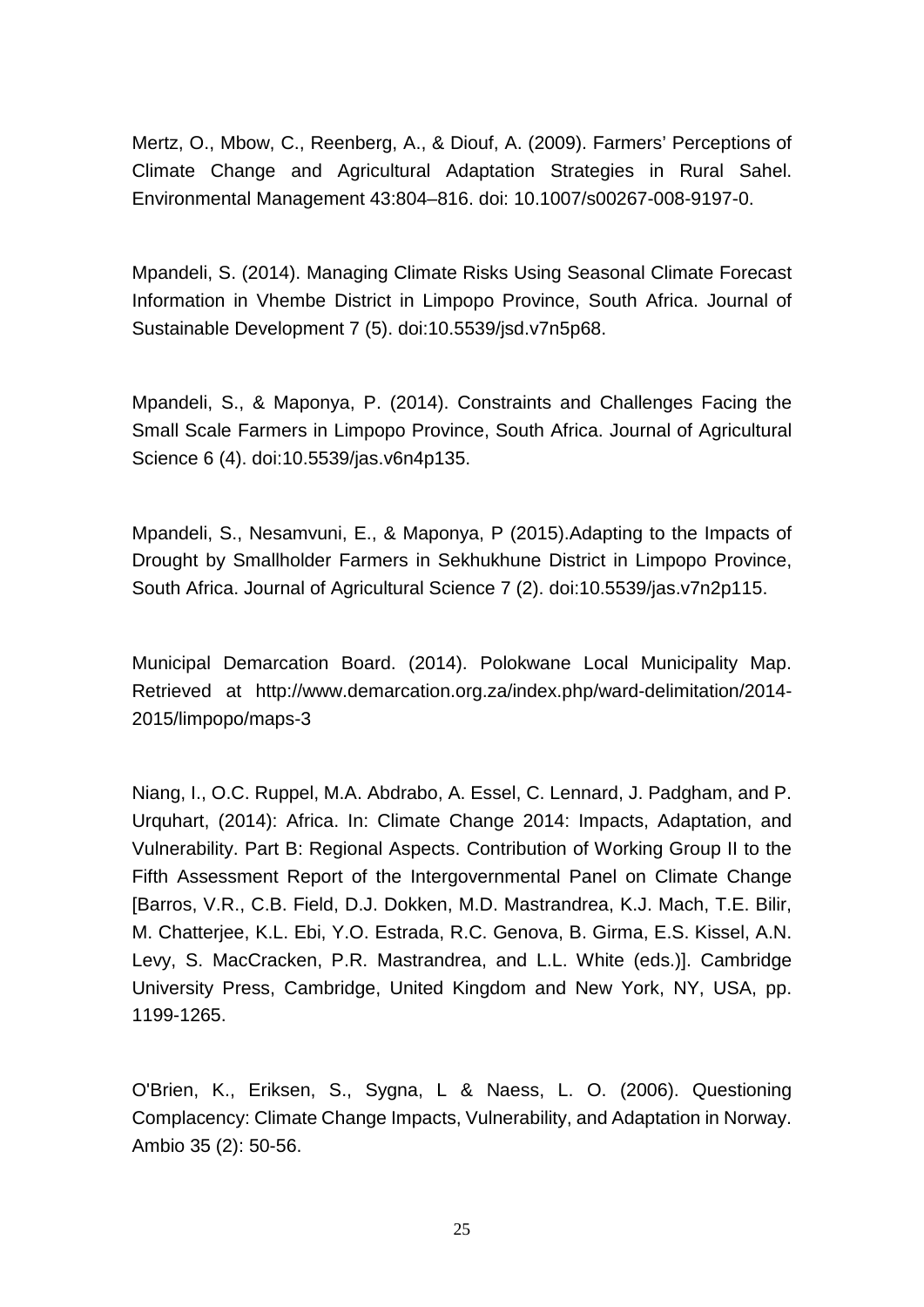Osbahr, H., Dorward, P., Stern, R., & Cooper, S. (2011). Supporting Agricultural Innovation in Uganda to Respond to Climate Risk: Linking Climate change and Variability with Farmer Perceptions. Expl Agric 47 (2): 293-316. doi: 10.1017/S0014479710000785.

Paton, D., Johnston, D. M., Beddington, M. S., Lai, C-D., & Houghton, B. F. (2001). Direct and Vicarious Experience of Volcanic Hazards: Implications for Risk Perception and Adjustment Adoption. Australian Journal of Emergency Management 58-63.

Paton, D., Smith, L., Daly, M., & Johnston, D. (2008). Risk perception and volcanic hazard mitigation: Individual and social perspectives. Journal of Volcanology and Geothermal Research 172: 179–188.

Patt, A. G., & Schroter, D. (2008). Perceptions of climate risk in Mozambique: Implications for the success of adaptation strategies. Global Environmental Change 18: 458– 467.

Pelling, M., & High, C. (2005).Understanding adaptation: What can social capital offer assessments of adaptive capacity? Global Environmental Change 15: 308– 319.

Permanent, G. D. (1995). Introducing Focus Groups'. P. 311: 299-302.

Perry, R. W., & Lindell, M. K. (2008).Volcanic risk perception and adjustment in a multi-hazard environment. Journal of Volcanology and Geothermal Research 172: 170–178.

Polokwane Municipality. (2014). Integrated Development Plan 2014-2017 (pp. 1- 187). The contract of the Retrieved contract of the from the from the from the from the from the from the from  $\sim$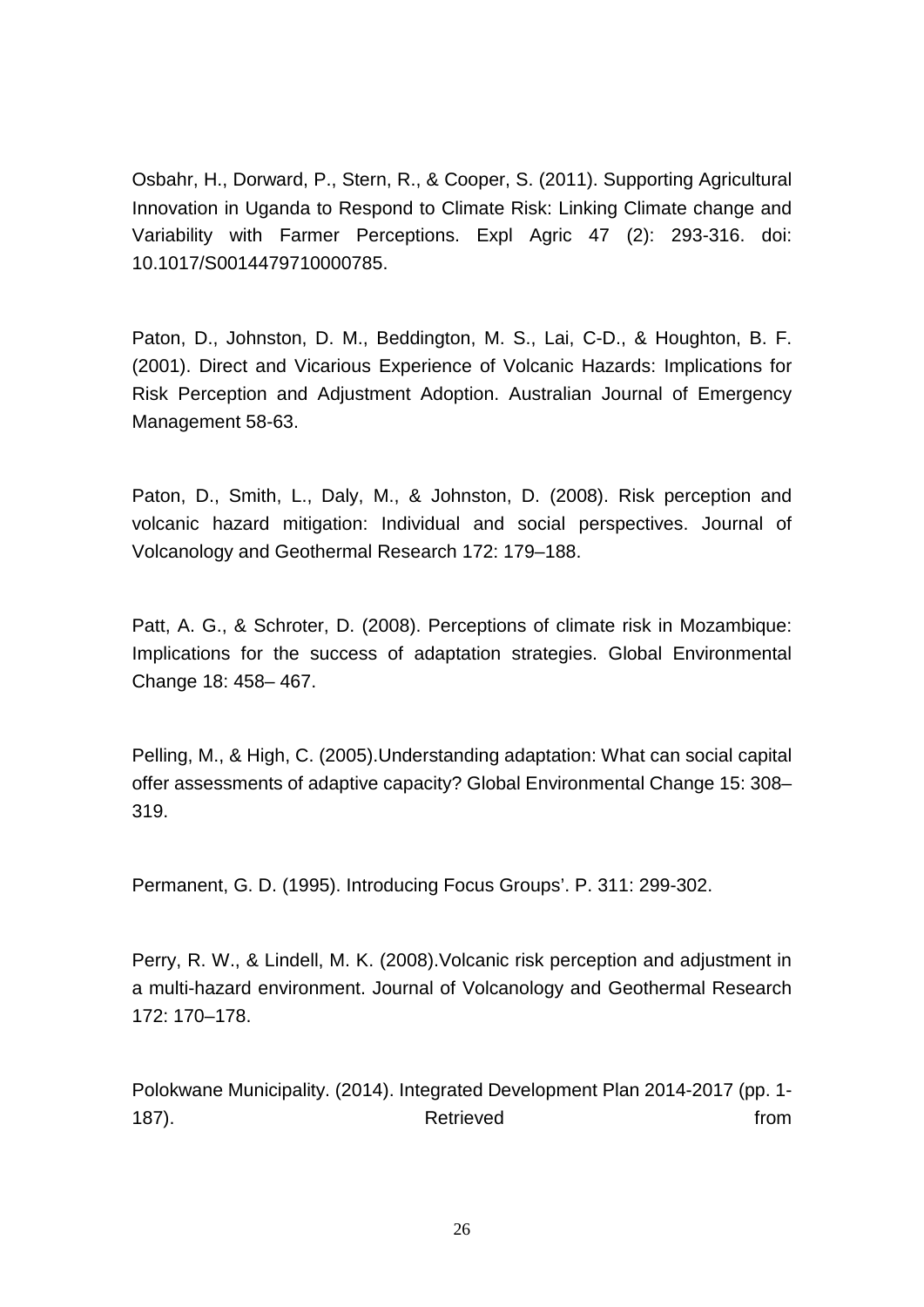http://www.polokwane.gov.za/files/useruploads/user\_1/files/2014 Final IDP part 1.pdf

Pula-Madibogo Primary School. (2011). Pula-Madidogo Primary School Achievements. Retrieved November 20th, 2014, from Pula-Madibogo Primary School website: http://www.pulamadibogoprimary.co.za/index.php?option=com\_content&view=a rticle&id=48&Itemid=54

Reid, P., & Vogel, C. (2006).Living and responding to multiple stressors in South Africa—Glimpses from KwaZulu-Natal. Global Environmental Change 16: 195– 206.

Scolobig, A., Komendantova, N., Patt, A., Vichon C., Monfort, D., Begoubou-Valerius, M., Gasparini, P., Ruocco, A., (2014). Key characteristics of natural risk governance: comparative analysis of Gouadeloupe, France, and Napoli, Italy. Natural Hazards., http://dx.doi.org/10.1007/s11069-014-1152-1

Scott, J., (2013). The SAGE Handbook of Social Network Analysis, Sage, California

Sharma, U., & Patt, A. (2012). Disaster warning response: the effects of different types of personal experience. Nat Hazards 60:409–423. doi: 10.1007/s11069- 011-0023-2.

Sharma, U., Patwardhan, A, & Patt, A. G. (2013).Education as a Determinant of Response to Cyclone Warnings: Evidence from Coastal Zones in India. Ecology and Society 18(2): 18. http://dx.doi.org/10.5751/ES-05439-180218

Smith, J. W., Anderson, D. H., & Moore, R. L. (2012).Social Capital, Place Meanings, and Perceived Resilience to Climate Change. Rural Sociology 77(3): 380–407. doi: 10.1111/j.1549-0831.2012.00082.x.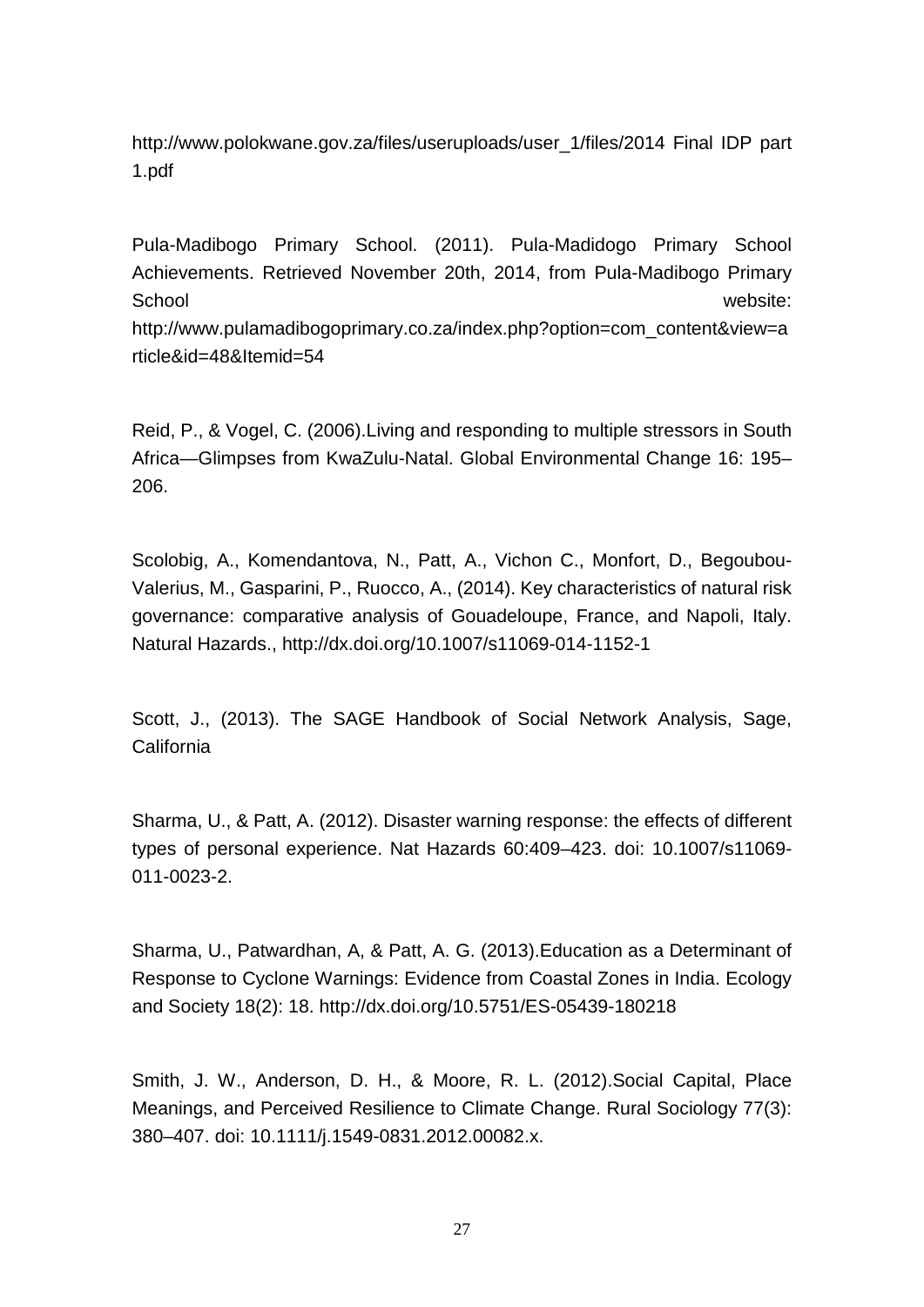Statistics South Africa. (2012). Statistical Release (Revised) Census 2011. Statistical release (pp. 1-88). Pretoria. Doi: P0301.4

Striessnig, E., Lutz, W., & Patt, A.G. (2013). Effects of educational attainment on climate risk vulnerability. Ecology and Society 18(1): 16. http://dx.doi.org/10.5751/ES-05252-180116

Sunstein, C. R. (2006). The Availability Heuristic, Intuitive Cost-Benefit Analysis, and Climate Change. Climatic Change 77: 195–210. doi: 10.1007/s10584-006- 9073-y.

Thomas, G. (2011). "sonia is typing..... A typology for the case study in social science following a review of definition, discourse and structure". Qualitative Inquiry 17 (6): 511–521.

Thomas, D. S. G., Twyman, C., Osbahr, H., & Hewitson, B. (2007). Adaptation to climate change and variability: farmer responses to intra-seasonal precipitation trends in South Africa. Climatic Change 83:301–322. doi: 10.1007/s10584-006- 9205-4.

Tjernström, E., & Tietenberg, T. (2008). Do differences in attitudes explain differences in national climate change policies? Ecological Economics 65: 315– 324.

Trigg, S. N., & Roy, D. P. A. (2007). A Focus Group Study of Factors that Promote and Constrain the Use of Satellite-derived Fire Products by Resource Managers in Southern Africa. J. Environ. Manage. 82: 95-110.

Van Aalst M. K., Cannon, T., & Burton, I. (2008).Community level adaptation to climate change: The potential role of participatory community risk assessment. Global Environmental Change 18: 165–179.